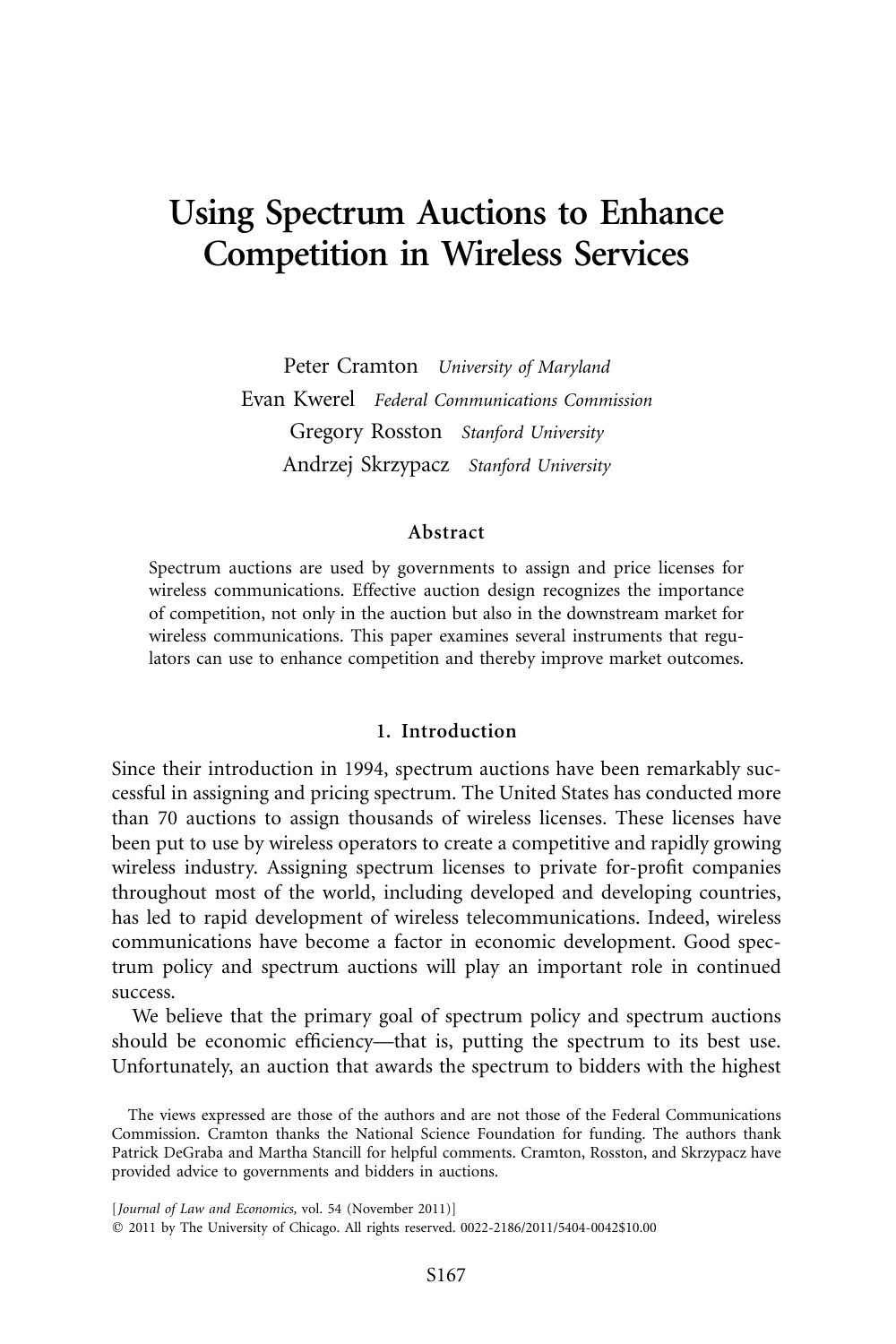values may not assure economic efficiency because the bidders' private values for the spectrum may differ from social values as a result of market structure issues (Borenstein 1988). For example, an incumbent will include in its private value not only its use value of the spectrum but also the value of keeping the spectrum from a competitor. Effective policy must recognize competition issues in the downstream market for wireless services.

Coase's (1959, p. 16) advocating of spectrum auctions recognized the importance of addressing competition: "the problem of monopoly is clearly one to be taken seriously." Nonetheless, he wisely focused on the affirmative case for auctions, leaving for later questions about competition as those are important regardless of the spectrum allocation methodology.

This paper examines instruments available to the regulator to address competition issues in both spectrum auctions and the resulting downstream markets for wireless services. These instruments include set-asides, bidding credits, spectrum caps, band plan, auction format, and antitrust enforcement/merger review policy. Each of these instruments, under the right circumstances, can play a role in enhancing competition.

There are, however, no easy answers. The instruments must be used with care to avoid unintended harm. The purpose of this paper is better to understand the properties of the various options. In the end, regulators must rely on judgment in establishing competition policy—a judgment informed by a thorough understanding of the particular setting, practical experience, and how the instruments work.

Perhaps the most important step the government can take to enhance competition is making more spectrum available and making the spectrum available sooner rather than later. Spectrum is an essential input in wireless communications. More spectrum supports more competition. Each spectrum auction is a new opportunity for a potential entrant or a new service and improved coverage. There is strong empirical support for the hypothesis that additional spectrum enhances competition, lowers consumer prices, and increases economic welfare (Hazlett and Munoz 2009).

Our analysis of policy options is not exhaustive. We focus on options that are most closely related to spectrum auctions. Other policies, such as mandatory tower sharing and mandatory roaming, may be desirable for reducing entry barriers and network costs, but we do not address them here.

We begin by discussing the goals of the regulator. Then we discuss the various options available to the regulator to promote competitive goals and give examples. We present models that motivate the need for various instruments and suggest where the instruments are apt to be most effective. Finally, we discuss the use of the methods in actual spectrum auctions.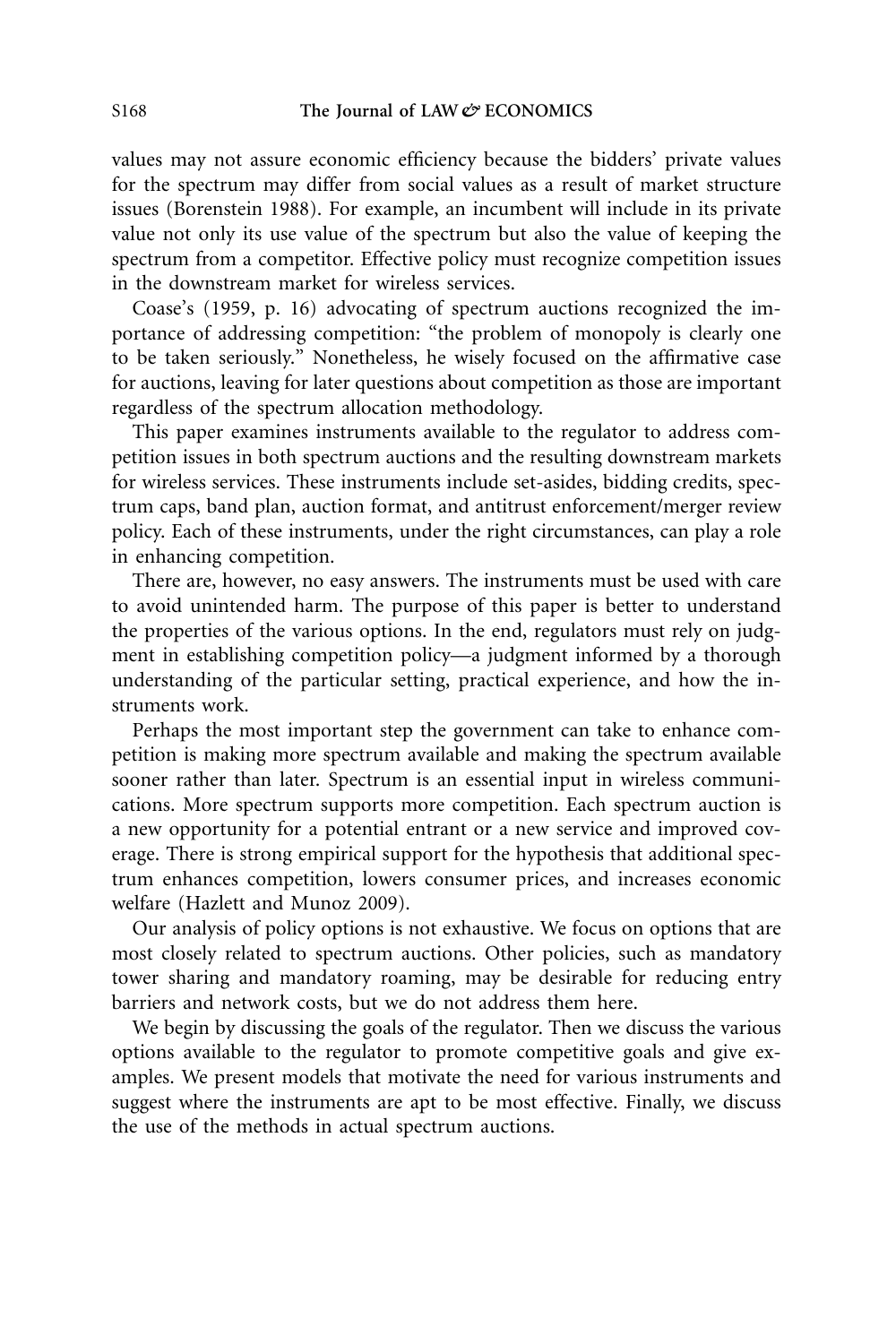## **2. Goals**

We consider the primary goal of the regulator to be economic efficiencythat is, putting the spectrum to its best use. Best use is defined as assignment of licenses that maximizes the consumer value of wireless services less the cost of producing those services. In the simplest settings (for example, with one license for sale and no incumbents, with bidders that can correctly assess profit opportunities, and with an assumption known as private values), if postauction profits are an increasing function of postauction social value created by the winner, then an ascending auction can achieve an efficient allocation of the license. If a firm expects the highest profit because it will offer a service of especially high consumer value at especially low cost, then awarding the spectrum to the firm with the highest value (and hence the highest willingness to pay) is aligned with maximizing efficiency.

Most spectrum auctions, however, are held in a much more complex environment. In particular, a common asymmetry in the auctions is the distinction between an incumbent and an entrant. The incumbent has existing customers, network infrastructure, and spectrum; the entrant does not. Moreover, the incumbent can potentially limit entry and hence competition by purchasing additional spectrum that would otherwise go to an entrant. The trade-off is not trivial. On one hand, the incumbent may have important economies of scale and scope that would allow it to use the additional spectrum more efficiently. On the other hand, part of the willingness to pay for the incumbent in the auction comes from the value of deterring new entry, which is bad for overall efficiency for the standard market power reasons and may be bad for the dynamic evolution of the service if the threat of competition is necessary to speed up the build out and development of new technologies.

Competition policy seeks to address this potential market failure by encouraging competition in the provision of wireless services. Since licenses are awarded via auctions, to create new entry in the provision of wireless services it is often necessary to first encourage entry into auctions; the expectation that incumbents are likely to have some synergy value for new spectrum and have additional incentives to bid aggressively in the auction to deter entry is often a strong deterrent for potential new bidders.

At the same time, competition policy needs to consider the potential for higher social value resulting from concentrated ownership of spectrum: incumbents may be able to leverage existing infrastructure to provide services more efficiently, and some aggregation of spectrum may be necessary to develop a new generation of services (for example, a high-speed wireless data service). This is a difficult trade-off.

Another goal in many auction settings is raising revenues. A pro-efficiency argument for maximizing revenues is that substituting auction revenues for revenues raised through distortionary taxes saves the deadweight loss of those taxes. Yet maximizing revenues often conflicts with the goal of creating a com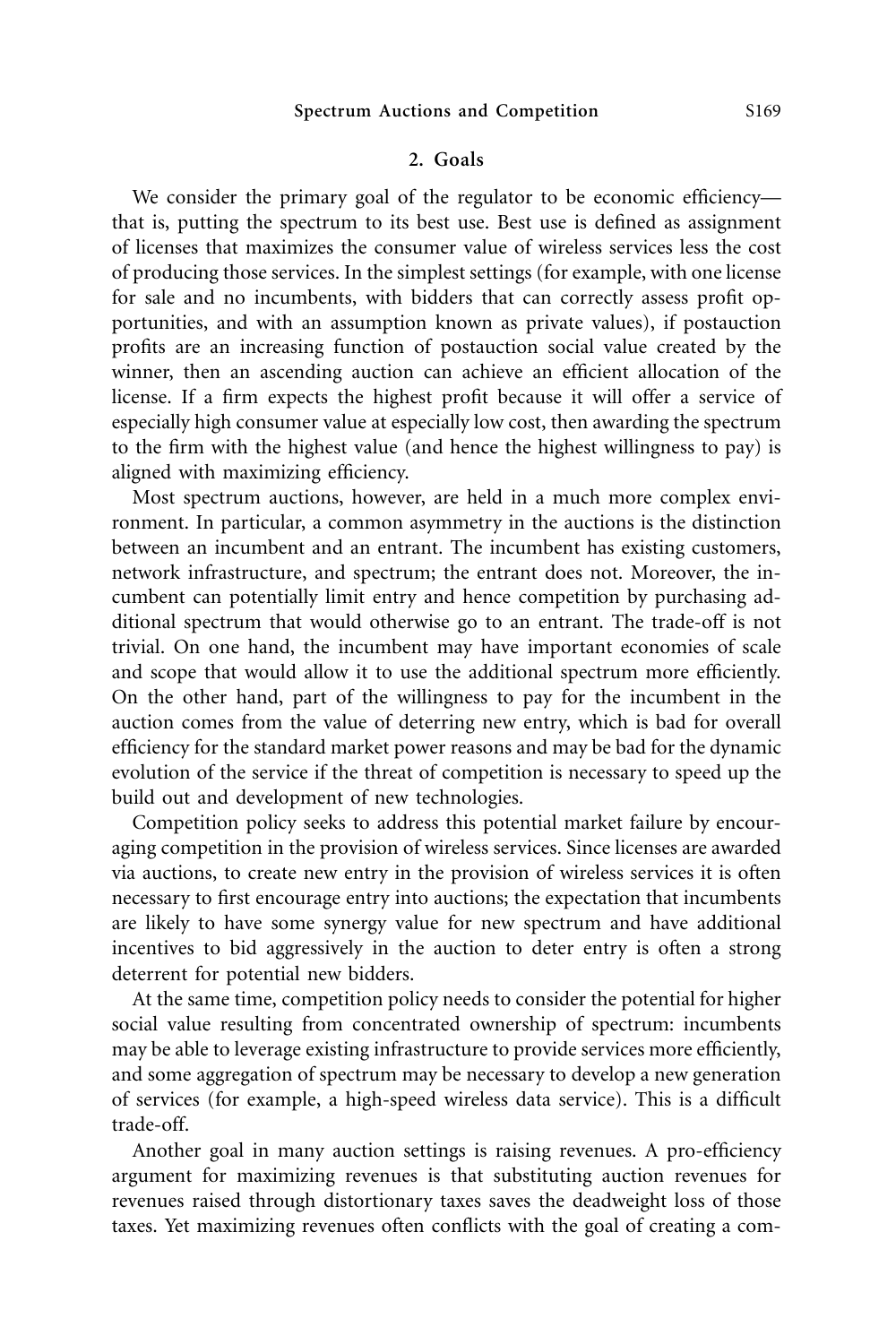petitive market for wireless services. First, reducing the amount of available spectrum would typically increase auction revenue, but it restricts the development of wireless services. Second, selling the rights to be a monopolist can raise much more revenue than selling licenses to many competing providers, to the detriment of postauction competition and efficiency.

Our view is that, in practice, the regulators should primarily focus on allocating spectrum efficiently and creating postauction competition in the wireless services market, and they should worry less about revenues. The reason for our view is that wireless communication services typically have large and persistent positive spillovers to the entire economy as well as substantial consumer welfare benefits resulting from both static and dynamic competition (Rosston 2003). Moreover, the demand for wireless services is strong and growing, and the amount of available and usable spectrum is limited. In practice, it means that even without restricting the spectrum or boosting revenues by increasing postauction market power, spectrum auctions lead to high revenues as long as either new entrants are attracted to participate in the auction or incumbents can be enticed to compete for larger quantities of spectrum. Finally, as our examples show, in some cases there may be no trade-off between raising revenue and efficient allocation of spectrum.

Low revenues in the auction are bad if they are the result of a flawed auction design, tacit collusion, or successful entry deterrence by the incumbents. These cases should be a reason for concern. If, at some point in time, the amount of available spectrum becomes large relative to demand, then revenue considerations may become more important. Moreover, the regulator may impose minimum prices for spectrum to assure that the spectrum is used for commercial wireless services only if there are no better alternative uses of the spectrum. Looking at the recent wireless spectrum auctions, we seem to be far away from that point. Therefore, in the rest of the paper, we focus on promoting efficient allocation of spectrum and competition in the wireless services market and not raising auction revenues.

#### **3. Policy Instruments to Enhance Competition**

Regulators have a variety of options to enhance competition. We discuss six: set-asides, bidding credits, spectrum caps, band plan, auction design, and antitrust enforcement. Typically, each policy option affects competition both in the auction and in the downstream market for wireless services. We focus on how the policy choices affect the overall market efficiency, and hence we consider the effects of competition in the auction mostly in terms of how it will affect postmarket conduct via creating or blocking new entry and/or allowing or disallowing efficient aggregation of spectrum.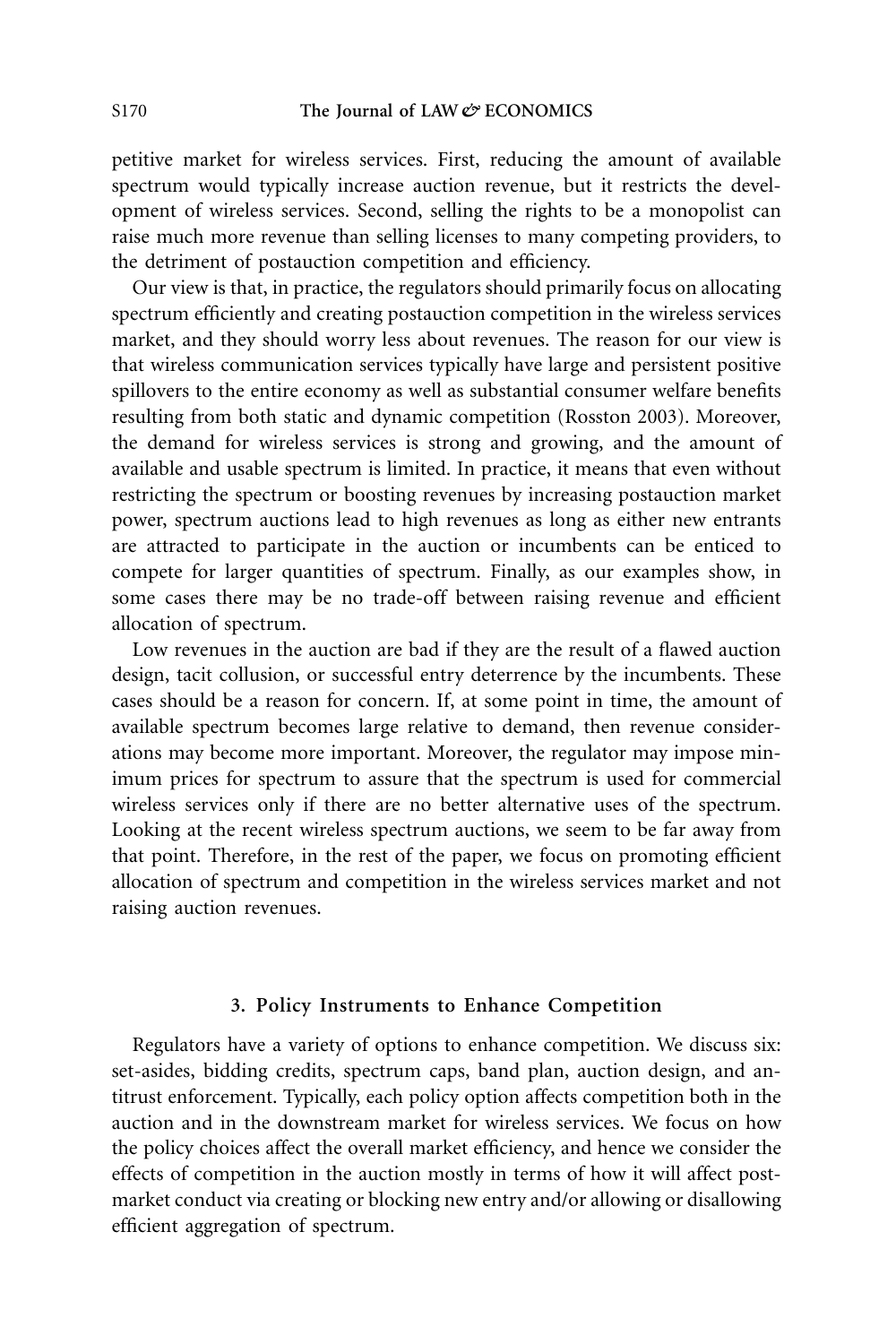## **Spectrum Auctions and Competition** S171

# *3.1. Set-Asides*

The regulator reserves one or more blocks of spectrum for a particular type of bidder. The most common use is to set aside a block of spectrum for new entrants and exclude incumbents (appropriately defined) from bidding on the set-aside block. This approach is highly effective in motivating participation by new entrants, since it guarantees that a new entrant will win at least the setaside block. But it may result in entry by firms with higher costs and less attractive offerings than incumbents. The approach has been used in auctions in many countries, such as the United States, the United Kingdom, and Canada.

# *3.2. Spectrum Caps*

Spectrum caps limit the quantity of spectrum that can be held by an operator in a particular geographic area. Spectrum caps are applied either within the current auction or to a category of spectrum beyond the current auction. For example, in most of the European 3G auctions, bidders could win at most one block. In the United States, before the personal communications service (PCS) auctions in 1994, the Federal Communications Commission (FCC) set a cap for commercial mobile radio spectrum, including both cellular and PCS bands. The spectrum cap approach enables entrants to bid for a greater quantity of newly available spectrum than incumbents. Both spectrum caps and set-asides limit the excessive concentration of spectrum, but their drawback is that they may prohibit efficient aggregation of spectrum.

# *3.3. Bidding Credits*

Bidders of a favored type get a percentage discount on any winning bids. For example, new entrants may get a 25 percent bidding credit. In this case, a new entrant submitting a bid of \$100 would have to pay only  $(1 - .25) \times $100 =$ \$75 if the bid were to win. Bidding credits typically apply to all blocks on which the favored bidders bid.**<sup>1</sup>**

# *3.4. Band Plan*

The band plan determines how the spectrum is sliced into blocks and partitioned into geographic areas. The band plan impacts competition and the range of services that can be offered. If the service areas are too large, small local operators may be excluded; if the service areas are too small, auction complexity and aggregation/exposure risk make it difficult for a bidder to succeed in aggregating enough licenses for a more expansive business plan. If the licenses are too small in frequency and cannot be easily aggregated, then some broadband services may become infeasible. Coordinating band plans across countries also promotes entry by international providers. It enables more compatible services

<sup>&</sup>lt;sup>1</sup> Bidding credits to encourage new entry are rarely used. The most common use of bidding credits has been in U.S. spectrum auctions, where they are granted to small businesses. See our discussion in Sections 4.4 and 5.3.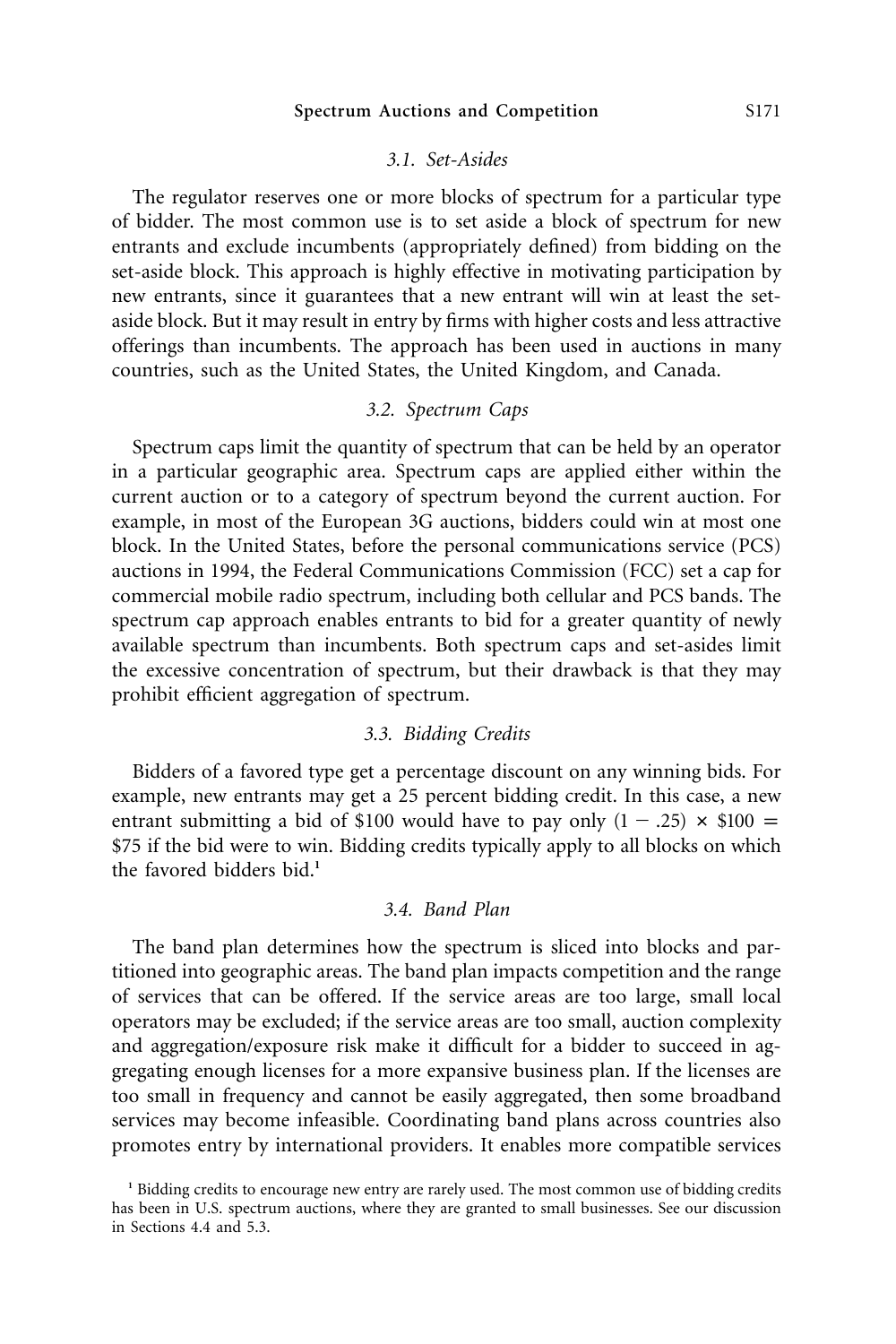and leverages economies of scale in both service provision and hardware manufacturing.

## *3.5. Auction Design*

Features of the auction design, such as the bid format, the reserve price, and the information policy (for example, anonymous versus transparent bidding), also can influence auction competition. For example, allowing package bids may help bidders aggregate spectrum efficiently. Some auction designs may favor incumbents and help them deter efficient entry. Finally, some designs are more prone to tacit collusion among bidders, which may reduce efficiency if firms refrain from bidding to keep prices low and, hence, prices are not used to select the most efficient providers.

# *3.6. Antitrust Enforcement*

Antitrust enforcement plays an important role in encouraging competition before, during, and after the auction. Before and during the auction, strict rules again bidder collusion are needed to discourage anticompetitive behavior, so that prices in the auction can guide an efficient allocation. After the auction, antitrust oversight and enforcement can prevent anticompetitive mergers and other firm behavior that undermines competition in the market for wireless services.

# **4. Models of Competition in Spectrum Auctions**

As we discussed in the Introduction, in a simple environment an ascending auction allocates the spectrum to the firm that values it the most. Such allocation is good for overall efficiency only if firm valuations are aligned with social values. Yet there are many practical situations in which such a simplistic rule is not optimal. We now discuss some of these practical considerations.

# *4.1. Firms Are Willing to Pay More for a Monopoly Position*

Consider spectrum for a new service in which two identical licenses are available for auction. A firm can bid for either one or two licenses. Bidding for both licenses has the advantage that the firm, if it wins, secures a monopoly in the new service. Assuming (realistically) that the monopoly profits are more than twice the duopoly profits, one firm is apt to win both licenses. Social welfare, however, may be higher with two firms or with one firm. On one hand, the monopolist is likely to exercise market power after auction (which is inefficient); on the other hand, there may be important cost savings from not having two independent service providers. It is important to note that the inefficiency of a monopolistic provider is often not only due to the static underprovision of service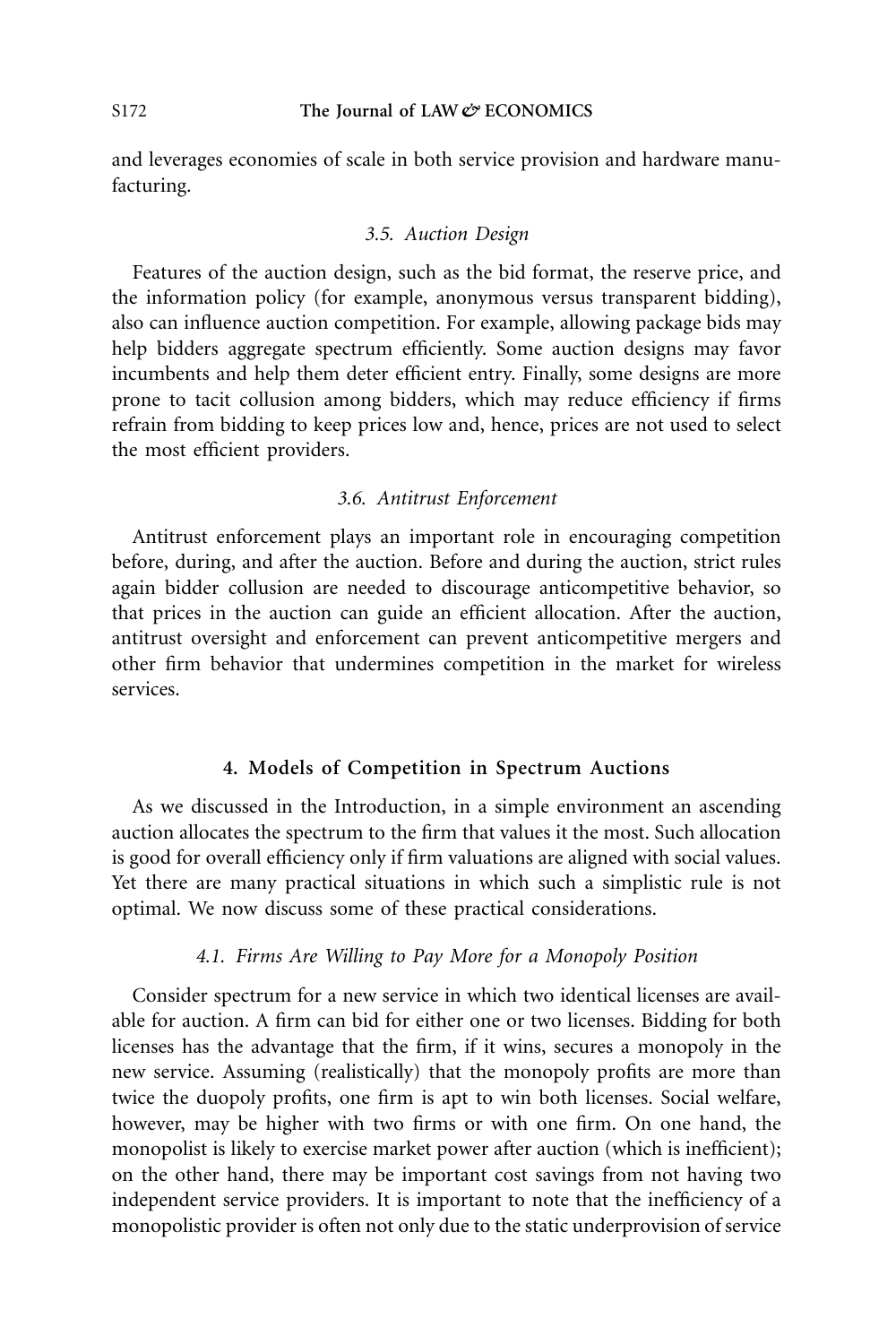(which could be potentially fixed by rate regulation) but also due to lower competitive pressure to innovate, build out coverage, and develop new services.**<sup>2</sup>**

If a regulator decides that it is better to avoid creating a monopoly, then all that is required is a spectrum cap limiting each bidder to a maximum quantity of spectrum. Such a solution is common in practice. For example, the U.S. FCC limited licensees in the satellite radio (digital audio radio service) auction to one of the two licenses available, but they subsequently allowed the two licensees to merge.

# *4.2. Model 1: The Effect of a Set-Aside for New Entrants*

Most spectrum auctions involve incumbents. The new spectrum can go to incumbents or new entrants or both. The asymmetry between incumbents and entrants tilts the auction result toward sustaining the status quo market structure. To illustrate the issues, in the rest of this section we discuss a few simple models of competition in auctions with incumbents and entrants. The models are based on those of Jehiel and Moldovanu (2003).

Suppose first that there is one additional license for sale via an ascending auction. Before the auction, there is one incumbent in the industry who already owns *M* licenses. Suppose that if there are *k* firms after the auction, then the profit per license will be  $\pi(k)$ . Thus,  $\pi(1)$  is the monopoly profit per license and  $\pi(2)$  is the duopoly profit per license. We assume throughout that  $\pi(k)$  is a decreasing function of *k.* We also assume that for small *k* social welfare is increasing in *k,* and that for large *k* it is potentially decreasing. These assumptions can be made endogenous using one of the standard models of industry competition, with some economies of scale making the total surplus nonmonotonic in *k.* Essentially, competition transfers existing profits from firms to consumers (via lower markups) and yields efficiency gains from expanded consumption, but it potentially increases costs as additional firms incur fixed costs to provide service.

Assume that all the firms are symmetric, other than the distinction between the new entrants and the incumbent. We assume that there are many potential entrants. Compare the following two scenarios: In scenario A, the incumbent and entrants bid on equal terms. In scenario B, the incumbent is not allowed to bid for the new license; it is set aside for new entrants.

Jehiel and Moldovanu (2003) illustrate the results of such an auction. In scenario A, the incumbent would win the new license at price  $p_A = \pi(2)$ , and there would remain only the single monopoly firm in the industry. In scenario B, the license would go to one of the new entrants also at a price of  $\pi(2)$ .<sup>3</sup>

To see the first claim, notice that a new entrant would bid for the license up

<sup>&</sup>lt;sup>2</sup> We admit that from the theoretical point of view, the effect of competition on innovation is ambiguous. Yet casual observations of the telecommunication services industry suggest that competition speeds up innovation.

<sup>&</sup>lt;sup>3</sup> In all models, the auction format is an ascending clock auction.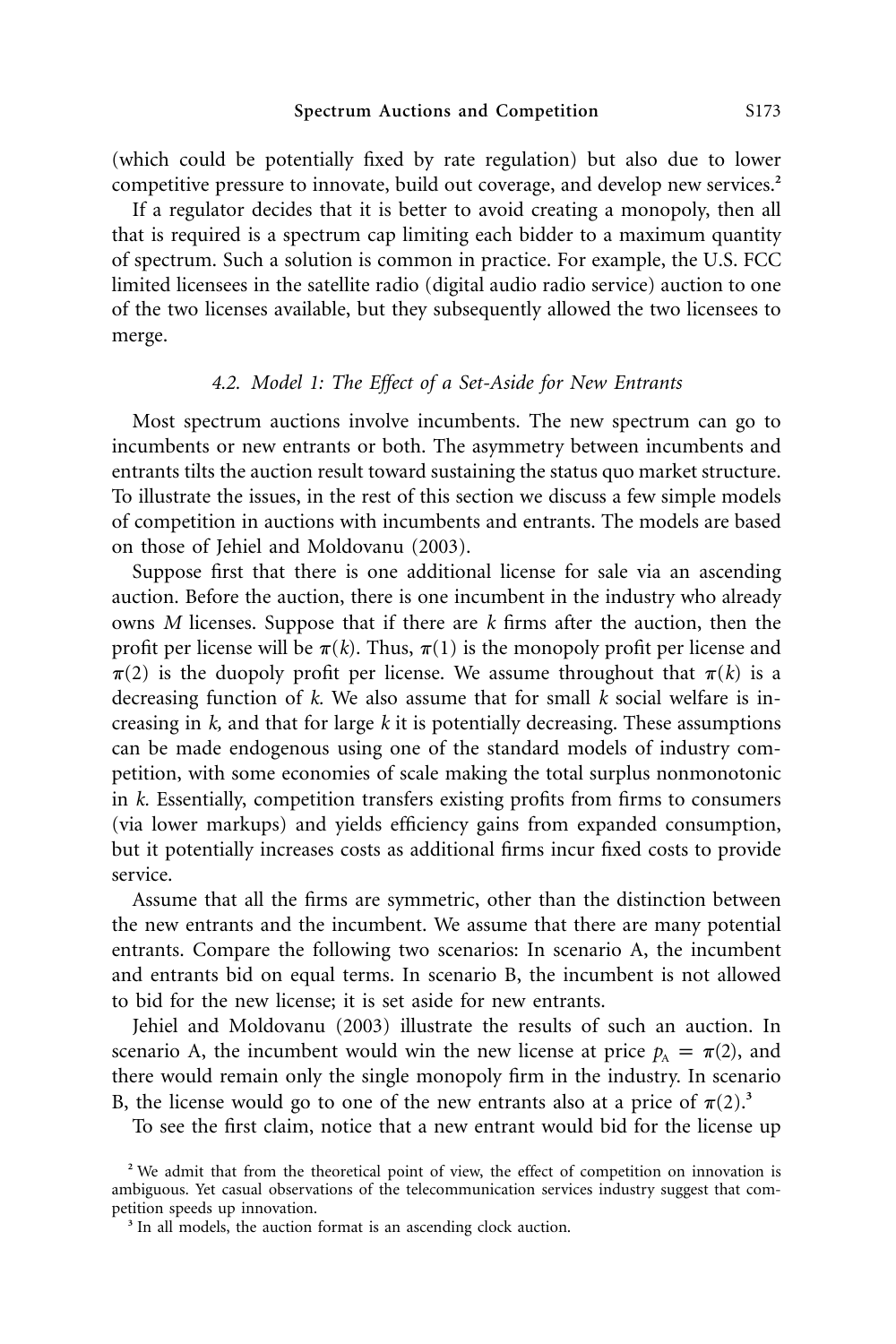to  $\pi(2)$ , the entrant's postauction profit. If the incumbent does not win the license, then postauction incumbent's total profit is  $M\pi(2)$ , or  $\pi(2)$  per license. Alternatively, if the incumbent wins the new license, then its total profits, gross of the price of that license, are  $(M + 1)\pi(1)$ . Therefore, the incumbent is willing to pay up to the difference of gross profits between winning and losing:

$$
V = (M+1)\pi(1) - M\pi(2) = \pi(2) + [M+1][\pi(1) - \pi(2)].
$$
 (1)

The last expression on the right-hand side is the incumbent's monopoly rent per license,  $[\pi(1) - \pi(2)]$  on all  $M + 1$  licenses if it succeeds in deterring entry. The incumbent is willing to bid that much more to protect its existing market power.

In the second scenario, the potential entrants would bid the price up to  $\pi(2)$ . This would result in the same auction revenues as in the first scenario and a more competitive postauction market structure.

We admit that this model, as well as the models presented below, is stylized and does not do justice to the full complexity of spectrum auctions, where firms are asymmetric (beyond the asymmetry between entrants and incumbents), have private information about their business plans and cost structures, and have a value of additional licenses that is not necessarily linear in terms of the number of licenses because of complementarities among different blocks or because of decreasing marginal values of additional licenses. This simple model is intended to highlight only the incumbent bias in auctions that can lead to an inefficient allocation of the licenses as a result of an inefficient postauction market structure. Furthermore, it highlights that revenues in unrestricted auctions do not need to be strictly higher than those in auctions with spectrum caps or set-asides.

One extension of the model is to allow multiple incumbents. Suppose one license is up for auction and there are *k* incumbents. Competition between the incumbents would drive prices up to  $\pi(k)$ , and entry would not occur since the entrants would be willing to bid only up to  $\pi(k + 1)$ . Whether it is efficient to set aside the spectrum would depend on what is more important: having another provider or allowing incumbents to aggregate more spectrum and leverage economies of scale.**<sup>4</sup>**

# *4.3. Model 2: Small Auction Participation Costs and Asymmetric Profits*

Now, in addition to the setup of model 1, suppose that there is a small cost *c* to participate in the auction and that firms differ in their profits per license that is,

$$
\pi_i(k) \neq \pi_j(k),
$$

**<sup>4</sup>** If instead *k* additional licenses are available and there is a limit of one license per bidder, then the incumbents can split the market, and the bidding stops at  $\pi(k + 1)$  instead of  $\pi(k)$ , resulting in no entry and low revenues. This is what happened in the German 1999 spectrum auction. For a model with such a split as the unique equilibrium outcome, see Grimm, Riedel, and Wolfstetter (2003). Such a split can be especially inefficient if the incumbents differ in their ability to use the spectrum efficiently or if it is more efficient to aggregate the spectrum rather than split it.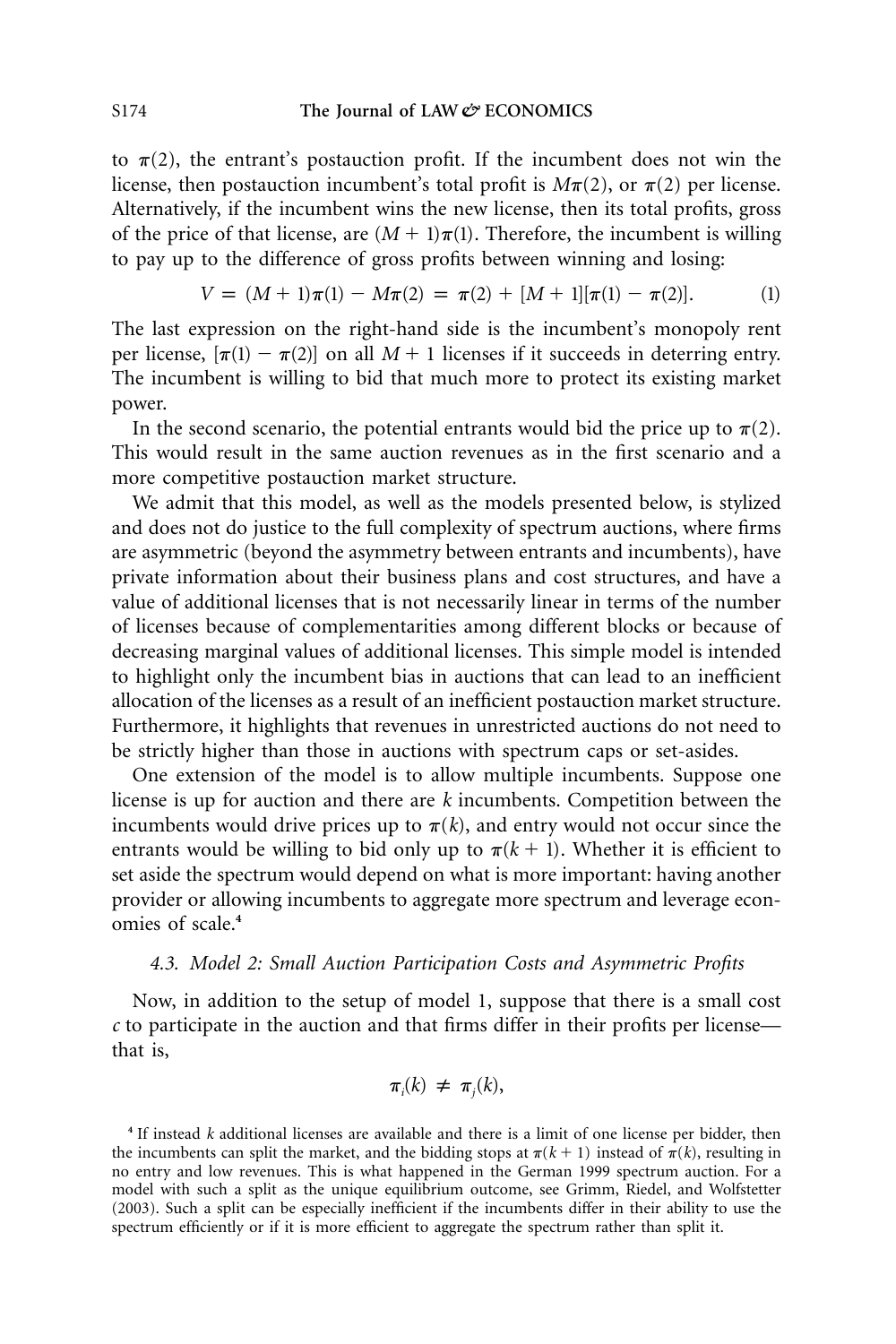where *i* and *j* represent different firms. It is realistic to assume that these differences are large compared to *c* but small compared to the effect of the market structure:  $\pi_i(k) > \pi_j(k+1)$  for all *i* and *j*. The differences between  $\pi_i(k) \neq$  $\pi$ <sub>i</sub>(*k*) are assumed to be private information before the auction. In addition, the auctioneer sets a small minimum reserve price  $P_{\text{MIN}}$  such that  $P_{\text{MIN}} < \pi_i(2)$  for every bidder *i.*

Again consider two scenarios: In scenario A, the incumbent and entrants bid on equal terms. In scenario B, the new license is set aside for new entrants. This game is more difficult to analyze because of the participation decision. To simplify, suppose that there are two potential entrants other than the incumbent and that *c* is small enough that if faced only with competition from another entrant, each entrant is willing to pay the participation cost  $c^5$ 

What is the equilibrium outcome now? Subsequent to the participation decisions of the firms, the game is as in model 1. But now, in scenario A, the entrants realize that competition is futile and that hence they are strictly better off not participating in the auction, resulting in very low revenue. In scenario B, the entrants enter and auction revenue is equal to the minimum of their  $\pi_i(2)$ .

There are two effects for efficiency. First, using the set-aside changes the postauction market structure from a monopoly to duopoly. Second, if one of the new entrants is more efficient than the incumbent, not using the set-aside can lead to a less efficient firm using the new license. This can happen even if the ranking of social efficiency is aligned with the ranking of profits because (1) as we discussed in the previous model, the incumbent has additional reasons to bid aggressively to protect profits from existing licenses, and (2) in our scenario, we assumed that this motive is stronger than any differences in efficiency. Of course, the opposite outcome is also possible: if the incumbent is the more efficient firm and the set-aside is used, the license would be inefficiently allocated to the entrant.

#### *4.4. Model 3: Bidding Credits for New Entrants*

Suppose that there is a single incumbent with one license, one additional license is up for auction, there are many potential entrants, and all firms other than the incumbent are symmetric. The auctioneer offers bidding credits of *x* percent for all new entrants, so that if the winning price is *p,* then a new entrant would pay only  $(1 - x)p$ . Then a potential entrant is willing to bid up to

$$
p = \pi(2)/(1 - x) > \pi(2).
$$

Bidding credits have two possible impacts on the auction outcome, depending on whether the term  $2\pi(1) - [1 + 1/(1 - x)]\pi(2)$  is positive or negative.

If the term is positive, then the incumbent will still win the auction because it is willing to bid up to  $p = 2\pi(1) - \pi(2)$ , while an entrant is willing to bid

**<sup>5</sup>** For a similar model, see Milgrom (2004, sec. 6.3.1).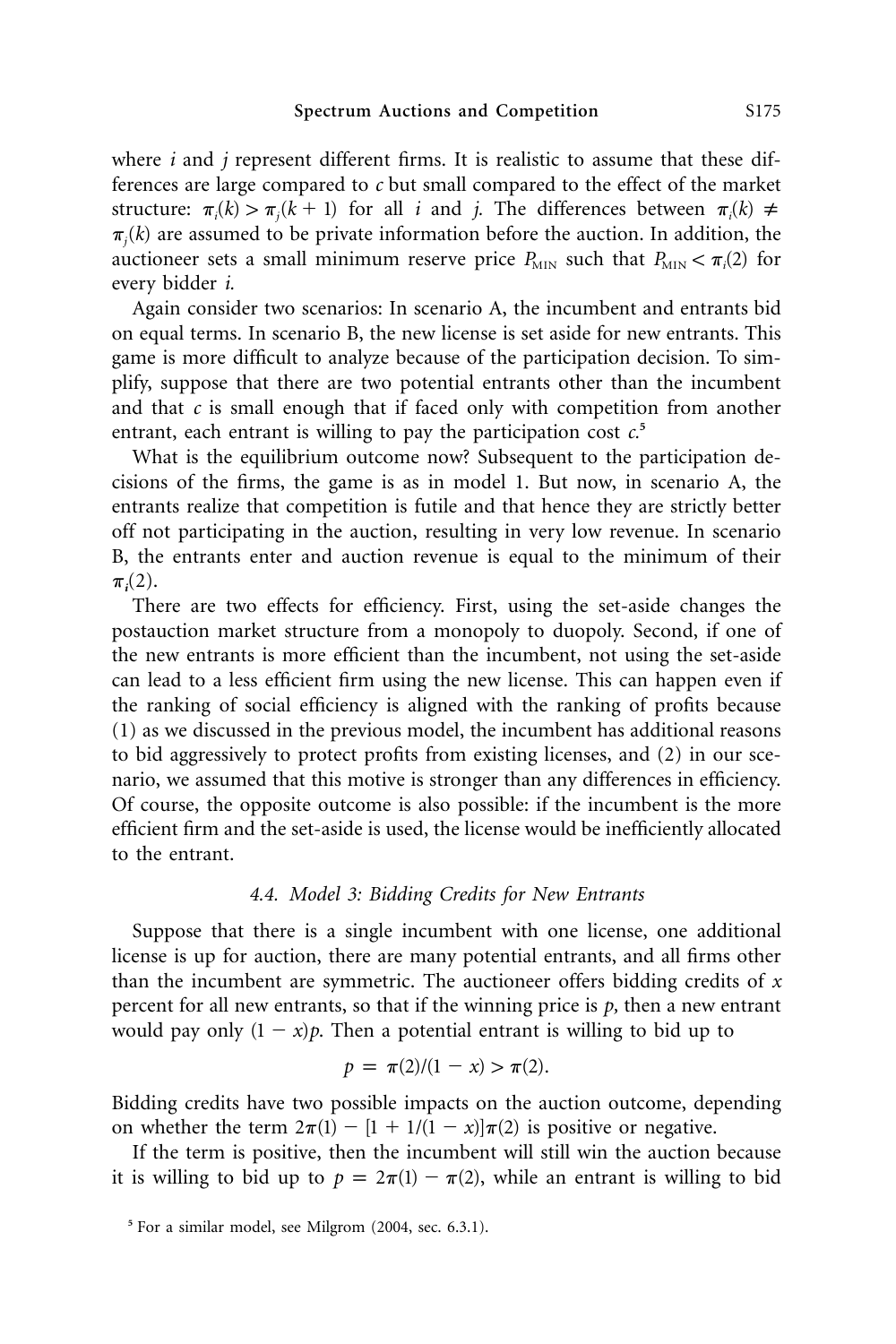only up to  $\pi(2)/(1 - x)$ . The price will be  $\pi(2)/(1 - x)$ , and the market will remain concentrated. In that case, even though the bidding credits do not affect the market allocation, they do increase revenue from the auction.

If the term is negative, then a new entrant will win the auction and pay a price net of the bidding credit that is  $\pi(2)$ , so the revenues are not affected.<sup>6</sup> In addition, the market becomes more competitive. As before, if there are costs of participating in the auction, then auction revenues could increase in both cases. Also, as before, if the firms are heterogeneous, bidding credits may reduce efficiency (and revenues) if they make an entrant win the auction when the incumbent is more efficient.

Combining the two cases of model 3, we summarize as follows. If the regulator is interested in finding a balance between maximizing revenues and promoting competition, then bidding credits of moderate size are a win-win situation: they increase revenues without worsening the market structure.**<sup>7</sup>** As usual, there are many caveats to this analysis. We discuss one, which is a major concern in practice.

The regulator should be worried that a new entrant would use the bidding credit to obtain the license and then resell it, either directly or indirectly via a 100 percent wholesale contract, to the incumbent. Suppose that the incumbent can create an affiliate, or front, that would follow such a strategy, and suppose that *x* is small enough that without such a strategy the incumbent would win the auction at a price  $\pi(2)/(1 - x)$ . Instead, it could drop out of the auction and let the front win at the same price but recapture the bidding credit. In this way the incumbent would still end up with the license and pay only  $\pi(2)$ . Such a strategy can undo any benefits of increased competition. Moreover, creating an opportunity for such rent seeking induces private parties to make socially wasteful expenditures to benefit from the credits. In addition, the regulator must expend resources to determine which parties qualify for the credits. Similar issues arise in the case of set-asides or spectrum caps: firms interested in getting around these restrictions may try to use third parties to meet the requirements legally but then use contracts to violate the intent of the requirements in an economic sense. One possible solution is to use tests similar to the ones used by antitrust agencies in determining market shares to outlaw any contracts that would undo any bidding credits, set-asides, or spectrum caps intended to increase postauction competition. This is not always easy to implement, however, since the regulator may not have as strong a mandate to intervene in contracting as does the competition authority and since such monitoring of firms is complicated.

In practice, improving welfare using either bidding credits or set-asides is

<sup>&</sup>lt;sup>6</sup> If there is only one entrant, then the price net of the bidding credit would be  $[2\pi(1)$  - $\pi(2)[(1-x) > \pi(1)(1-x)$ . In that case, revenues go down. To see this, note that the revenues are decreasing in *x* in this case, and at *x* such that the incumbent and entrant are willing to bid up to exactly the same price, the revenues are  $\pi(2)$ , which is the same as without bidding credits.

**<sup>7</sup>** Milgrom (2004, p. 237) shows another model in which moderate bidding credits improve revenues in the auction.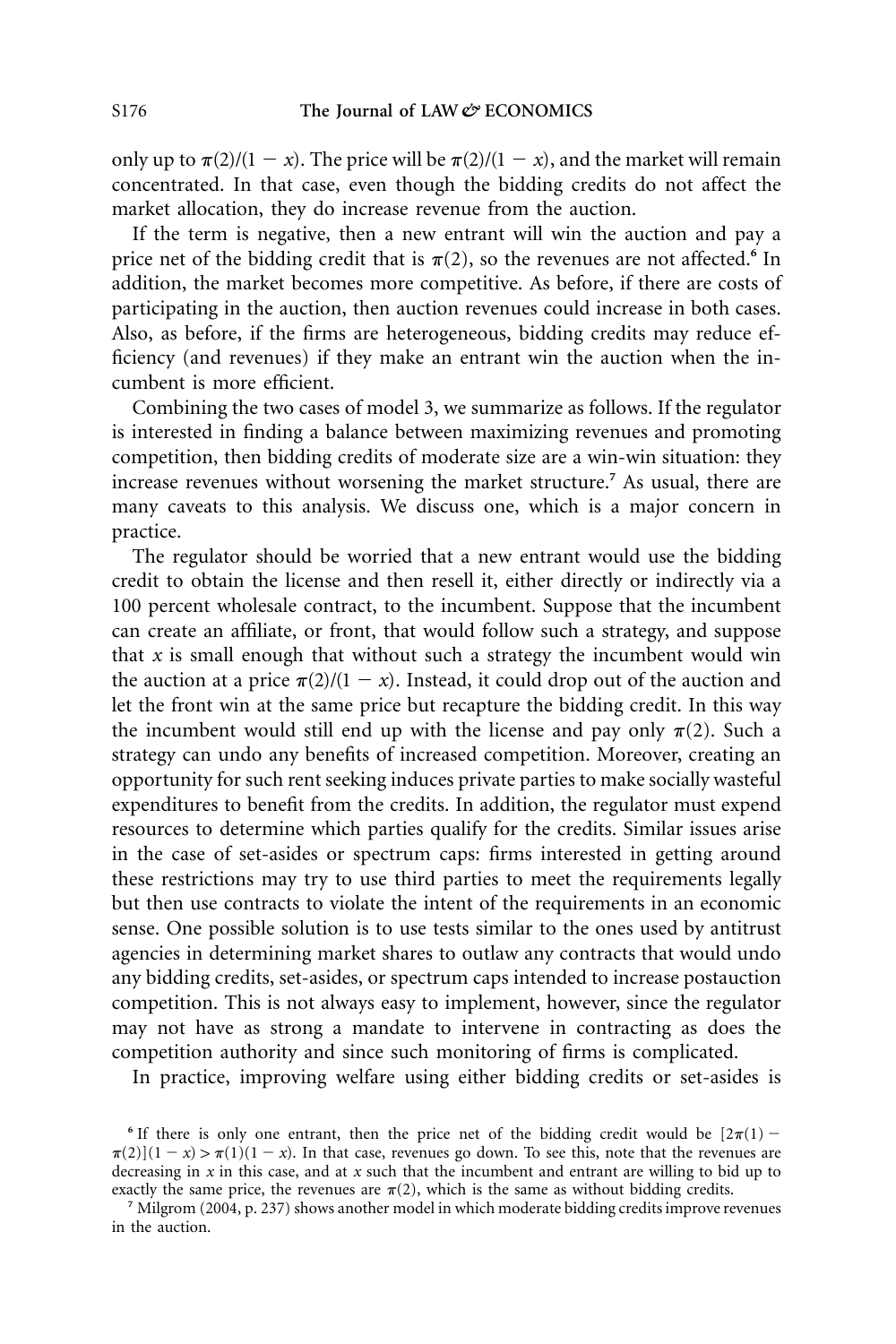complicated. For example, when using bidding credits, a commonly advocated solution is to estimate the additional social value of a new entrant in dollars and then give that lump-sum bidding credit to all new entrants. However, such estimates are difficult to obtain. Moreover, it is possible that the additional social value depends on the type of the entrant and also on which of the current incumbents would be the alternative. In that case, a simple credit of a lump sum for all new entrants would not be efficient, and it may not even be possible to achieve the efficient allocation with a simple auction with bidder-specific bidding credits. In addition, should the regulator ever post a number representing the value of an extra entrant, one can expect it to be a source of controversy and lobbying by the interested parties. This may explain why in practice we more often see the regulators imposing spectrum caps or using set-asides rather than using bidding credits.

Spectrum caps, set-asides, and bidding credits can be generalized and combined into a variety of quantity-based and/or price-based instruments. This is most readily done in auctions that optimize across all bids to maximize an objective subject to constraints. Spectrum caps and set-asides are examples of constraints on the bids, but these and other constraints can also be imposed on the outcome. For example, as a constraint on spectrum concentration, one could require that the sum of the squared spectrum shares not exceed a particular level.

#### **5. Discussion of Policy Instruments in Practice**

# *5.1. Small Business and New Entrant Distinctions*

Before discussing the different competition policy tools, it is important to distinguish the social tools used in the United States to promote other goals. The United States mixes competition and social policy by creating in the auctions a special group of bidders known as designated entities. The FCC's auction authority stemmed from the Omnibus Budget and Reconciliation Act of 1993 (OBRA 1993; Pub. L. No. 103-66; 107 Stat. 312 [1993]). Section 309 of OBRA 1993 provides the FCC's auction authority but also includes several directions for the implementation of auction authority. First, it directs that maximization of revenues shall not be the goal of the auction. In addition, section 309(j) provides that the FCC should ensure the opportunity of small businesses, businesses owned by women and minorities, and rural telephone companies (collectively known as designated entities) to participate in the auction process and in the provision of service. Because of the Supreme Court's decision in *Adarand Constructors, Inc. v. Pena* (515 U.S. 200 [1995]), implementation of the provisions of 309(j) evolved to provide specific incentives to promote small businesses only. In most cases, small businesses have also been new entrants, but not all new entrants to wireless service are small businesses. For example, MCI considered bidding in the first PCS auctions. Although MCI was a large telecommunications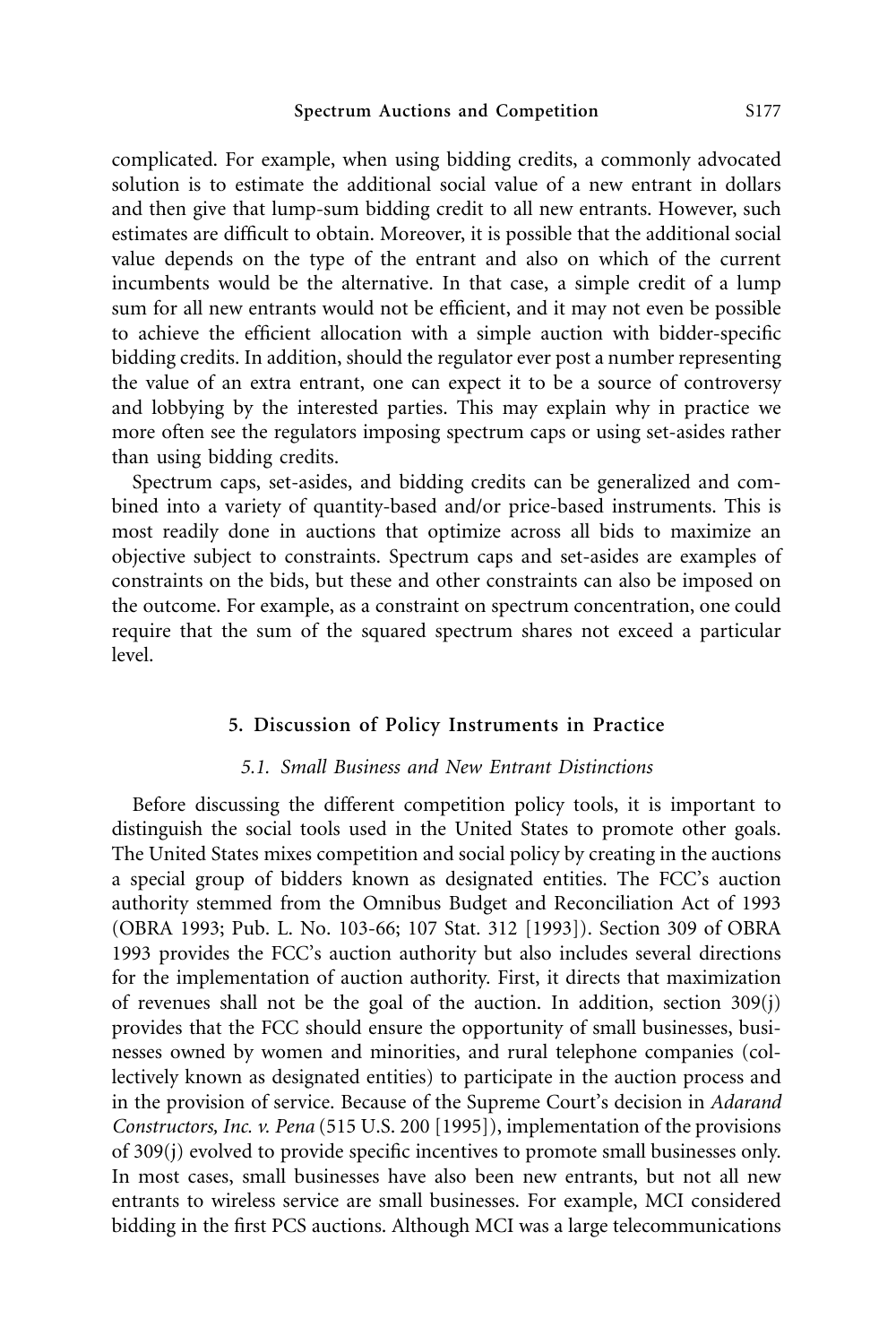provider at the time, it was not a wireless operator and would have been a new entrant into wireless service.

In the major spectrum auctions, the FCC faced a trade-off in trying to comply with the law that true small businesses have a reasonable chance at winning licenses and also have the financial ability to compete in the wireless marketplace. Allowing larger companies to back a small business in a variety of ways and help to provide a source of funding for postauction competition addresses the latter objective while potentially conflicting with the spirit of the small business provisions.

The FCC's initial rules permitted larger telecommunications companies to back certain smaller companies, such as Alaska Native Wireless and Salmon PCS. Some people viewed such companies as fronts for the larger companies. As a result, the FCC tightened the control requirements over time, and fewer small businesses participated in the subsequent auctions. Ultimately, the economic key to small business policies is whether they lead to successful competition in the market for wireless services. These effects are evaluated by ignoring the difficulties with the definition and enforcement of small businesses and by instead looking at the impact on entry and competition. In our opinion, the use of bidding credits for small businesses in the U.S. spectrum actions did not have a major impact on postauction competition.

# *5.2. Set-Asides and Spectrum Caps*

Although set-asides and spectrum caps are not identical, they often serve a similar purpose when the spectrum cap is sufficiently binding on all incumbents: they provide a guarantee that a new entrant will be able to acquire spectrum. One difference is that with set-asides, there typically are specific licenses allocated for new entrants, while with spectrum caps, the auction determines the allocation subject to constraints on the quantity of spectrum for which any single bidder can bid. In addition, set-asides often are a simple way of implementing a spectrum cap that is supposed to apply to the incumbents as a sum rather than individually. For example, if there are 40 MHz of spectrum for sale, with two incumbents, if the regulator wants to guarantee that a new entrant wins at least 10 MHz, the rules can either set aside that 10 MHz or impose a spectrum cap of 15 MHz on each of the incumbents. The second solution has the side effect of imposing a restriction on how the incumbents can split their winnings. A third alternative would be to impose a cap of 30 MHz on the sum of winnings by the incumbents, but that can complicate the rules of the auction more than the set-aside.

The FCC has used both spectrum caps and set-asides. For the broadband PCS A and B blocks, incumbent cellular carriers were prevented from buying inregion licenses because of a 45-MHz spectrum cap. The 25 MHz of cellular spectrum combined with the 30-MHz PCS blocks would have caused them to exceed the cap. However, they could buy the PCS A and B licenses in adjacent markets to expand their geographic footprints. The FCC set aside the broadband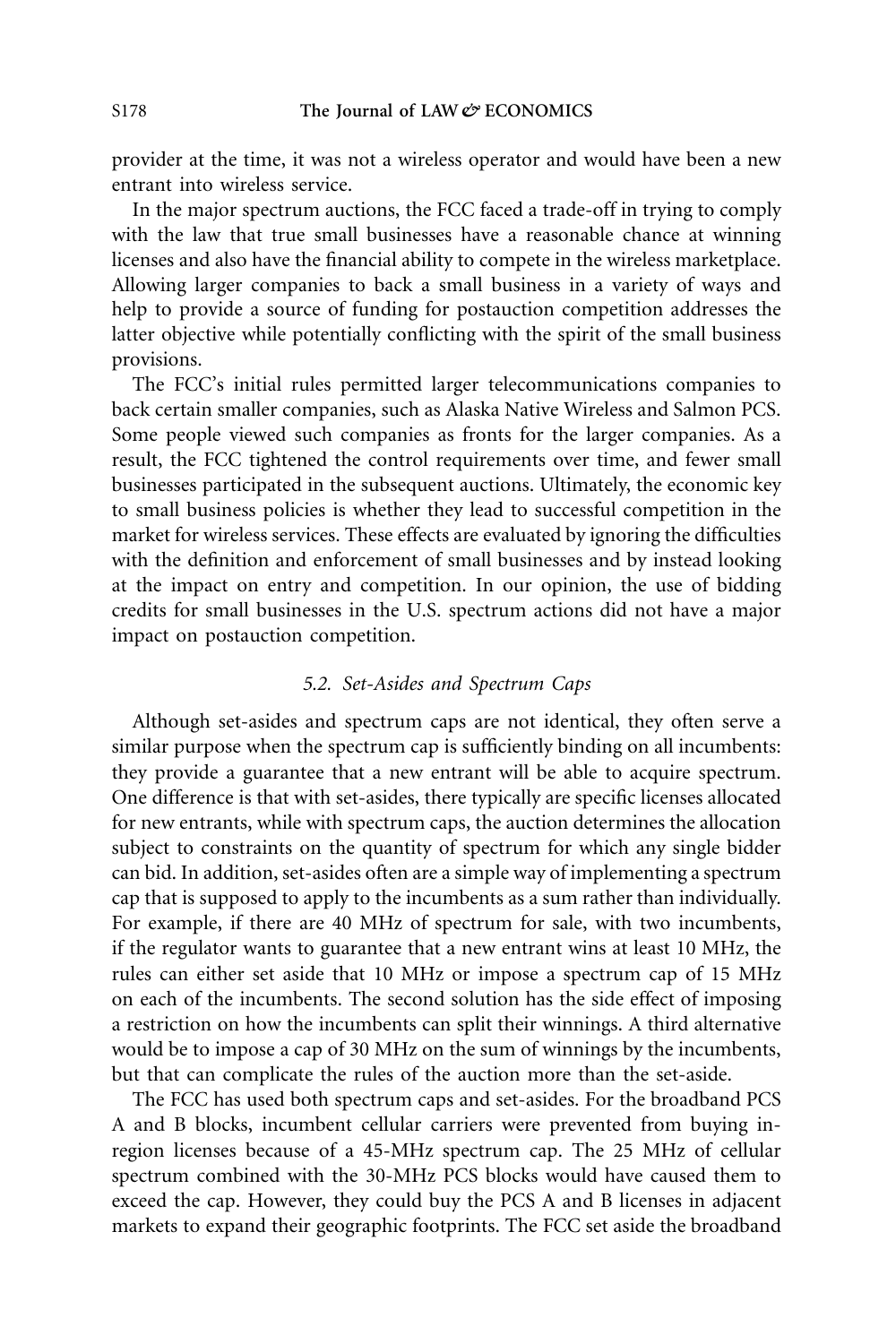PCS C block for small businesses. The definition of small business precluded most of the incumbent wireless providers from participating in the auction. To qualify, the business had to have less than \$125 million in annual revenue and less than \$500 million in assets.

In addition to limiting participation in the broadband C-block auction to small businesses, the FCC offered the bidders installment payments: 10 percent down and the rest paid over 10 years. Unfortunately, the top three bidders in the auction declared bankruptcy, and the fourth largest bidder failed to make its down payment. Their bids comprised approximately 75 percent of the \$10 billion in C-block net bids.

In 2003, the Supreme Court ruled in favor of NextWave, the largest bidder to declare bankruptcy, with bids of \$4.2 billion in the C-block auction (*Federal Communications Commission v. NextWave Personal Communications, Inc.,* 537 U.S. 293 [2003]). The Court ruled that while the firm was reorganizing under bankruptcy protection, the FCC did not have the right to take back its licenses for failure to make payments. The FCC had to return to NextWave the licenses that it had cancelled and subsequently reauctioned. In 2004, as part of settlement with the FCC, NextWave agreed to return 75 percent of its licenses. In 2005, those returned licenses were auctioned by the FCC. Finally, in March 2005, the FCC approved NextWave's \$3 billion sale to Verizon of the licenses it did not return to the FCC as part of the settlement. The set-aside and installment payments were intended to promote the "participation in the provision of spectrumbased services" by small businesses (FCC, Second Memorandum Opinion and Order in PP Docket No. 93-253, FCC 94-215, 9 FCC Rcd. 7245, 59 Fed. Reg. 44272, par. 3 [August 26, 1994]). But that objective was hardly achieved, and the public was deprived of the benefits of most of the 30 MHz of spectrum in the C block for almost 10 years.

In the European 3G auctions, regulators used variants of set-asides and spectrum caps.**<sup>8</sup>** In the United Kingdom, the government auctioned five 3G licenses with four incumbent 2G providers. Each provider was limited to purchasing at most a single 3G license. The fifth license was set aside for a new entrant. In the Netherlands, although there was a limit of a single license per participant, there were five existing 2G providers, so new entrants did not have the same guarantee of a new entrant license. Having the same number of licenses as incumbents limited competition in the auction; however, the end result was that the Netherlands had five providers at the end of the auction, the same number of competitors as the United Kingdom. Switzerland had four incumbents and four licenses, and again prices were extremely low, since the potential new entrants aligned with the incumbents before the bidding began.

Germany imposed a similar spectrum cap, ensuring that at least four firms won licenses. In the end, prices in the German auction were high, and six firms ended up with licenses. Austria used a design similar to that of the Germans

**<sup>8</sup>** Much of the European discussion is based on Klemperer (2004).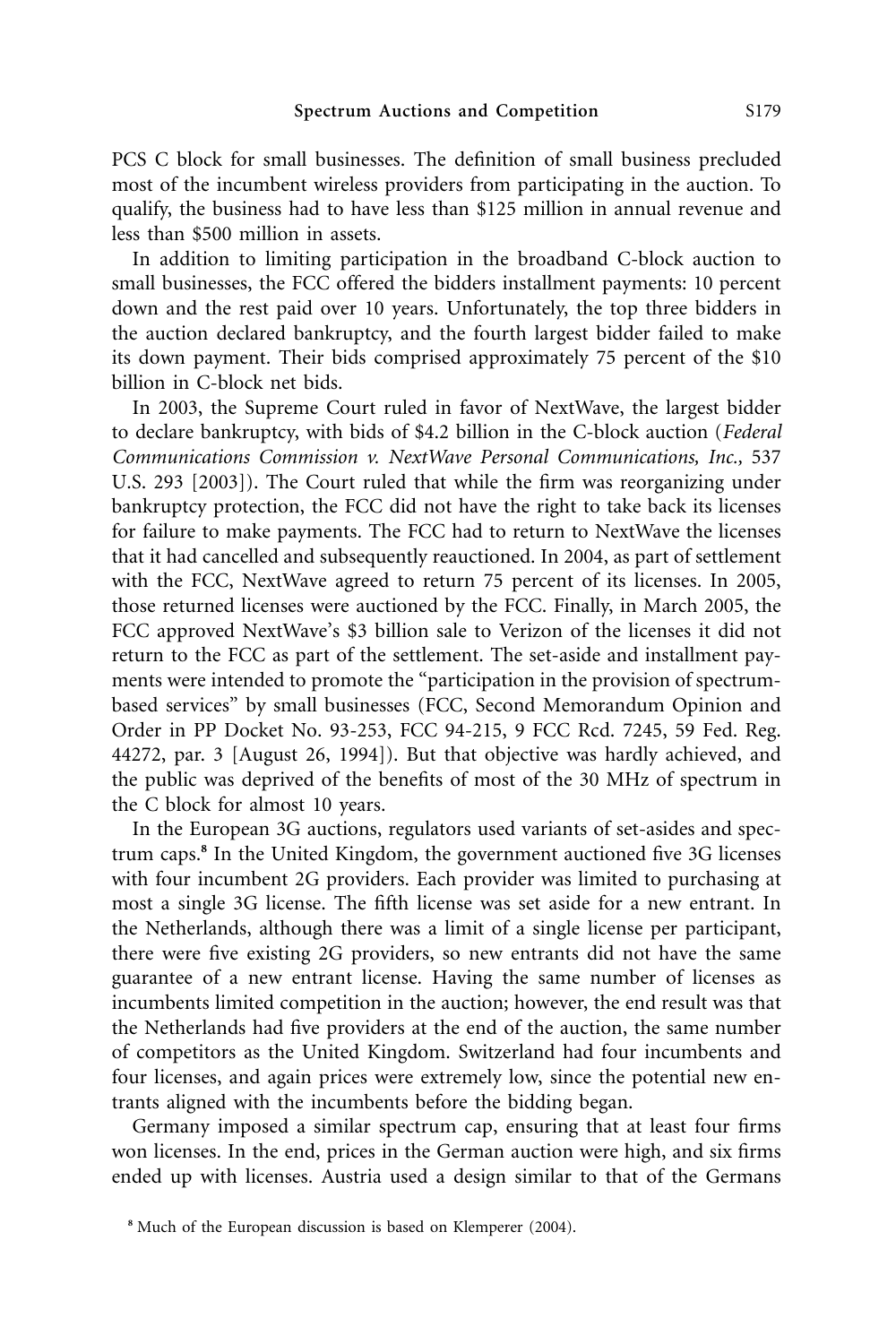and also had six licensees, but it did not have high revenue. In both countries, only four operators ultimately survived.

A lesson from the European 3G auctions is that spectrum caps and set-asides can have a major impact on auction outcomes, but other factors, such as timing and rules against collusion, also play an important role. In addition, the extent of ex post competition can be influenced by the regulator with these instruments, but the underlying economies of scale may well undo the regulator's desire for more competitors.

In the recent Canadian advanced wireless services (AWS) auction, the government used a band plan similar to the U.S. AWS band plan but set aside three blocks for new entrants. The definition of new entrant focused on entry to the nationwide business and ruled out the three largest wireless providers in Canada: Telus, Rogers, and Bell Canada. All others, including existing small regional carriers, were eligible to bid on both the set-aside and non-set-aside blocks in any area of the country. This created competition between the three incumbents in the auction because there were only two large blocks and one small block available in any geographic area for them. The set-aside resulted in at least one new entrant in every area of the country, but the amount of new entry varied by region.

Set-asides and spectrum caps have been used to ensure that new entrants have a chance to provide service and additional competition in the market for wireless service. However, there is a potential sacrifice from set-asides and spectrum caps—the incumbent wireless providers may be the most efficient providers of service. If the sacrifice of efficiency is not outweighed by the additional competition engendered by a new, less efficient competitor, then there is a real cost to using set-asides and spectrum caps. For example, an incumbent provider may be able either to integrate additional spectrum into an existing network to provide additional capacity at low cost or to combine with existing spectrum to provide a new service that requires more capacity than would be possible without the additional spectrum. If the new entrant would not increase competition by innovating or lowering prices but would incur build-out costs and additional operating costs, promoting new entry would not be socially efficient.

Set-asides and spectrum caps should be used when there is a real chance that the additional competition will increase consumer choice and lead to efficient competition. This needs to be determined before using these tools.

## *5.3. Bidding Credits*

Bidding credits differ from set-asides or binding spectrum caps in that they do not guarantee a new entrant (or small business) winner. In the United States, bidding credits have historically been used for small businesses, but theoretically they could be used for all new entrants. A bidding credit can serve at least two different purposes. Ayres and Cramton (1996) and model 3 described above show that under certain circumstances, the increased competition in the auction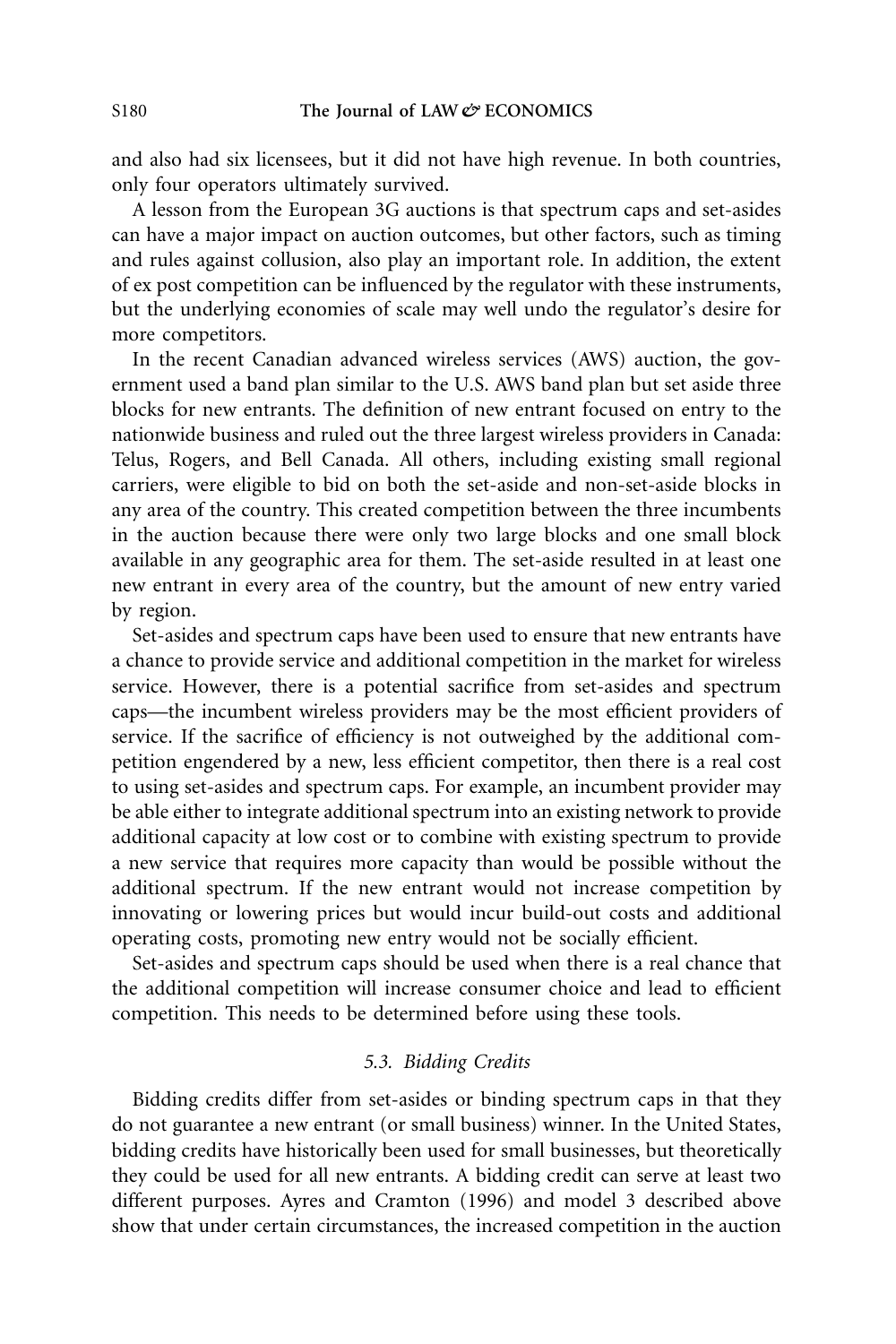due to a bidding credit can increase revenues at the same time that it increases the possibility of a new entrant. A second feature of a bidding credit is that it allows the government to put a value (in either absolute or percentage terms) on having a new entrant. With a set-aside, the government must decide in advance of the auction, without knowing the cost of having a new entrant, whether it wants to set aside a license for a new entrant.

With a bidding credit, the government could decide that it is willing to sacrifice \$1 billion in revenues to get a new entrant. In this case, an incumbent would be forced to bid at least \$1 billion more than a new entrant to get the license. Similarly, the government could decide that the benefits of a new entrant are worth 25 percent of the license price, and it would be willing to sacrifice that much revenue (although the Ayres and Cramton [1996] analysis shows that this would be an upper bound on the revenue loss).

The maximum cost of a bidding credit is the face value of the credit. For example, a 25 percent bidding credit may be bid away completely if the two most efficient providers of service each qualify for the credit. Instead of bidding \$100 for a license without a credit, they would bid up to \$133.33, or  $$100/(1-.25)$ . The net revenue to the government would not change in this circumstance. In FCC auctions, for example, there is evidence that much, if not all, of the bidding credit has been bid away as qualified entities compete for the license. For example, in the FCC's regional narrowband PCS auction, small business bidding credits of 25 percent were available on one of two 50/50-kHz paired licenses and one of three 50/12.5-KHz paired licenses. The net prices for the licenses with bidding credits ended up being slightly higher than the net prices for licenses without bidding credits.

A variant on the bidding credit was the FCC's use of a reserve price to trigger the 700-MHz C-block open-access provisions, which mandated a minimum amount for the licenses but did not reveal the differential between the value of the licenses with and without the open-access provisions. The FCC wanted to impose open-access conditions on the C block but not if the revenue received would be perceived to be too low. As a result, it put a reserve price of \$4.64 billion in auction 73 on the C block with the requirement that if the reserve price were met, the licensee would be required to comply with the open-access provisions (and if the reserve were not met, the block would be reauctioned without these provisions). The reserve price can be seen as meeting a political challenge because the FCC did not allow bids for the license without the openaccess provision (akin to allowing bids with and without a bidding credit). This is a variant of a bidding credit because it differentially provides advantages to a provider willing to comply with open-access provisions.**<sup>9</sup>**

**<sup>9</sup>** See Brusco, Lopomo, and Marx (2011) for an analysis of how bidding credits can outperform such a contingent reauction design.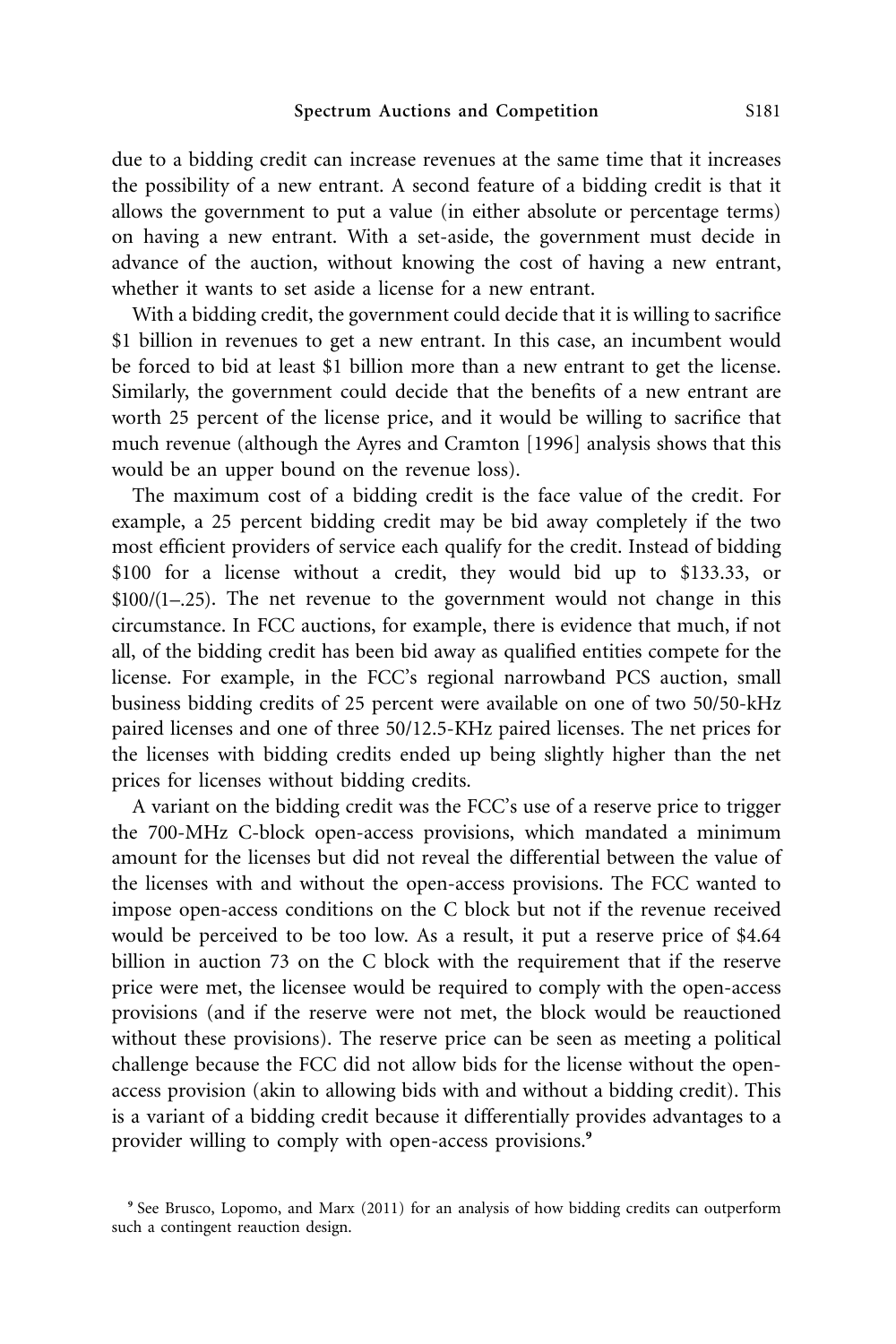#### S182 **The Journal of LAW***&* **ECONOMICS**

# *5.4. Spectrum Availability and Band Plan*

Perhaps the most important issue in spectrum auctions and wireless competition is the amount of spectrum available to the market (Hazlett and Munoz 2009). To provide wireless communication, providers need a combination of spectrum, technology, and capital (such as cell sites and back haul). With less spectrum, providing the same amount of service generally requires more advanced technology and more investment in capital, such as more cell sites. While auctions tend to garner headlines because of the billions of dollars raised, a successful spectrum policy would result in low prices for spectrum because the supply would be large enough that the scarcity value would be reduced. Such a policy conflicts with the frequent government objective of increasing short-term government revenues.

In the U.S. broadband PCS auctions, the initial band plan had two big blocks of spectrum and four smaller nonadjacent blocks of spectrum. In early 1994, the FCC reformulated the band plan and was able instead to have three large blocks of spectrum and three smaller blocks all in adjacent frequencies. This change to the band plan increased the effective number of viable license winners and also made the licenses more substitutable, thereby increasing competition in the auction and in the aftermarket for wireless service.

# *5.5. Auction Format*

Much has been written about different ways to auction spectrum. The focus of this paper is designing auctions to maximize the chance that licenses are assigned efficiently. With the substantial uncertainty regarding the efficient assignment and valuations by different bidders, there are different auction formats that can be used to achieve efficiency. However, there also are auction formats that some governments have adopted that are unlikely to achieve an efficient allocation of licenses. For example, the initial spectrum auctions in New Zealand, as discussed in Milgrom (2004) and McMillan (1994), were not well designed, and the experience from these auctions helped the FCC avoid similar inefficiency and negative public perceptions (Kwerel and Rosston 2000).

In 1994, the FCC adopted the novel simultaneous multiple-round (SMR) auction. In an SMR auction, all licenses are up for bid at the same time and the auction does not close until bidding ends on all licenses. In some versions of the rules, bidders choose bid prices, while in others the auctioneer runs a price clock for each license and bidders select the licenses or packages of licenses on which they wish to bid (with the prices going up for licenses with excess demand). The SMR design facilitates pursuing efficient backup strategies among substitutable licenses and aggregation of complementary licenses. The auction process is aided by activity rules that require the bidders to bid on a minimum amount of spectrum**<sup>10</sup>** each round to maintain their eligibility to bid in future

<sup>&</sup>lt;sup>10</sup> For the purpose of auction eligibility rules, the FCC measures the spectrum associated with license as the product of bandwidth and population (that is, MHz-pops).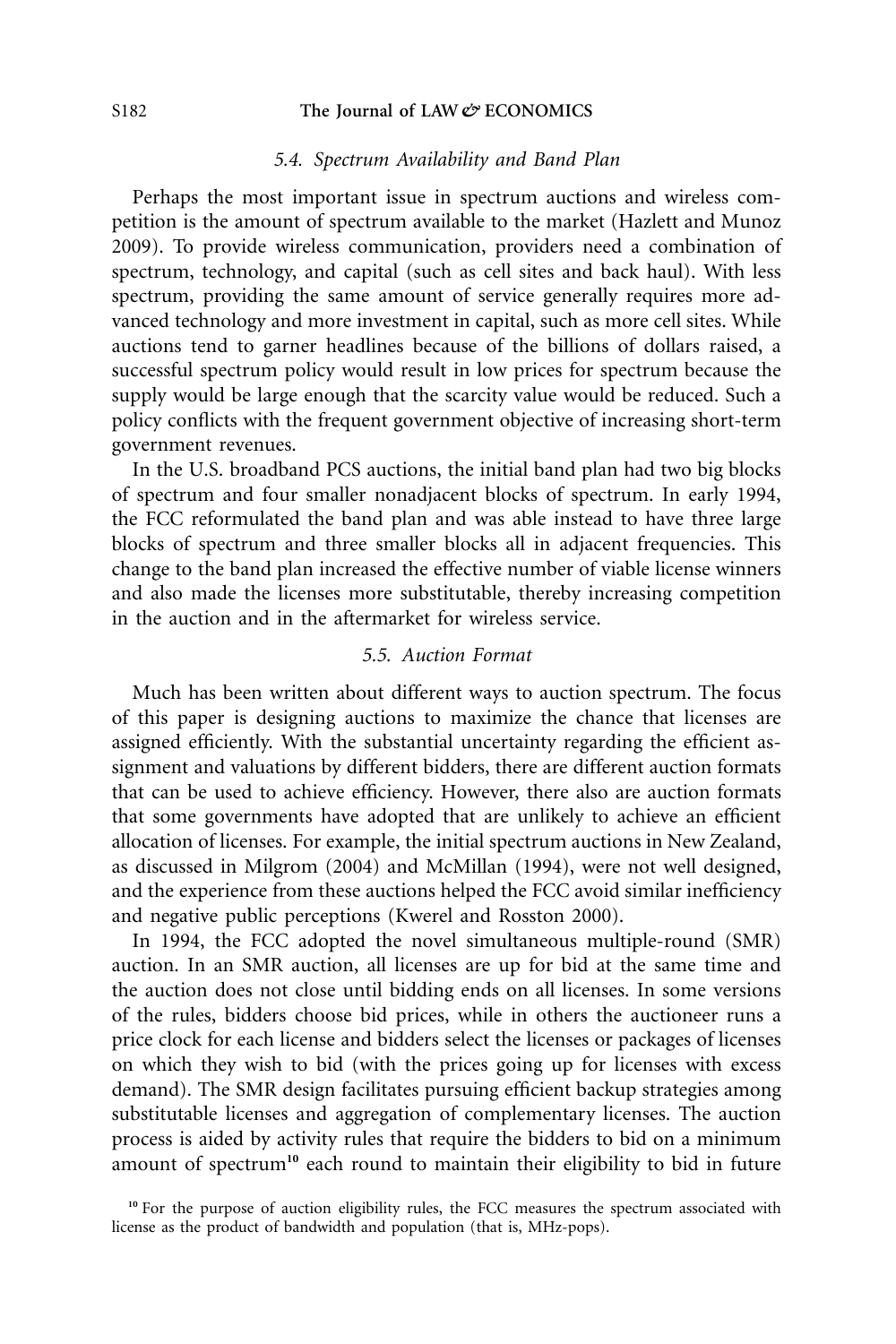rounds. Before the auction begins, bidders put up money to acquire an initial maximum eligibility level. If the bidder does not meet the required activity, its maximum eligibility is reduced. Over the course of the auction, the required activity level increases. These measures are intended to ensure that bidders do not hold back on bidding until very late in the auction. For more specific details of the auction design, see McMillan (1994).

Although this auction format had many benefits and worked well (Ausubel et al. 1997; McMillan 1994; Milgrom 2004), there were a few problems with the format. Some of the problems, such as potential tacit collusion and fat-finger bidding (inadvertently entering the wrong bid amount), were easily solved with minor changes to the auction systems (Kwerel and Rosston 2000). Others, such as the exposure problem, required more changes to the auction format and rules. A bidder might suffer from potential exposure if its business plan requires the aggregation of multiple licenses. For example, if it is successful in acquiring only a portion of the required licenses, it might end up losing money by paying too high a price for the final pieces of its package, by stopping bidding and being stuck with an insufficient set of licenses, or by paying a bid withdrawal penalty to drop the incomplete package of licenses. Fear of this outcome could cause the bidder to reduce its initial bids or even not bid at all. To address the exposure problem, the FCC has used limited combinatorial or package bidding in two auctions. In the first—auction 51 for regional narrowband PCS—there was only a single round of bidding and there were no nonpackage bids, so the system was not tested in a rigorous manner.

In its recent 700-MHz auction (auction 73), the FCC used package bidding on the C block. The auction provided for package bidding on three predefined packages of licenses in the C block: (1) the 50 States package containing the eight Regional Economic Area Grouping (REAG) licenses comprising the continental United States, Alaska, and Hawaii, (2) the Atlantic package containing the two REAG licenses comprising Puerto Rico, the U.S. Virgin Islands, and the Gulf of Mexico, and (3) the Pacific package containing the two REAG licenses comprising the U.S. Pacific territories. As it turned out, there were few package bids during the auction. Ultimately, only a single package was won: the Pacific package. Google was the only party bidding on the 50 States package, and it stopped bidding when the open-access reserve price was reached. For Google, as a new entrant with no existing spectrum holdings and seeking nationwide coverage and to trigger the C-block open-access provisions, the availability of a nationwide package may have been important to its participation in the auction.

Bazelon (2009) argues that the C block was not the best choice for implementing package bidding because the license size for the C block was relatively large. Instead, the exposure risk was probably greater on other blocks available in the auction that had smaller geographic license areas. In addition, the use of a package bid for one block when there are other substitute blocks created substantial strategic issues in the auction. Brusco, Lopomo, and Marx (2009) and Bazelon (2009) discuss how Verizon was able to use the eligibility rules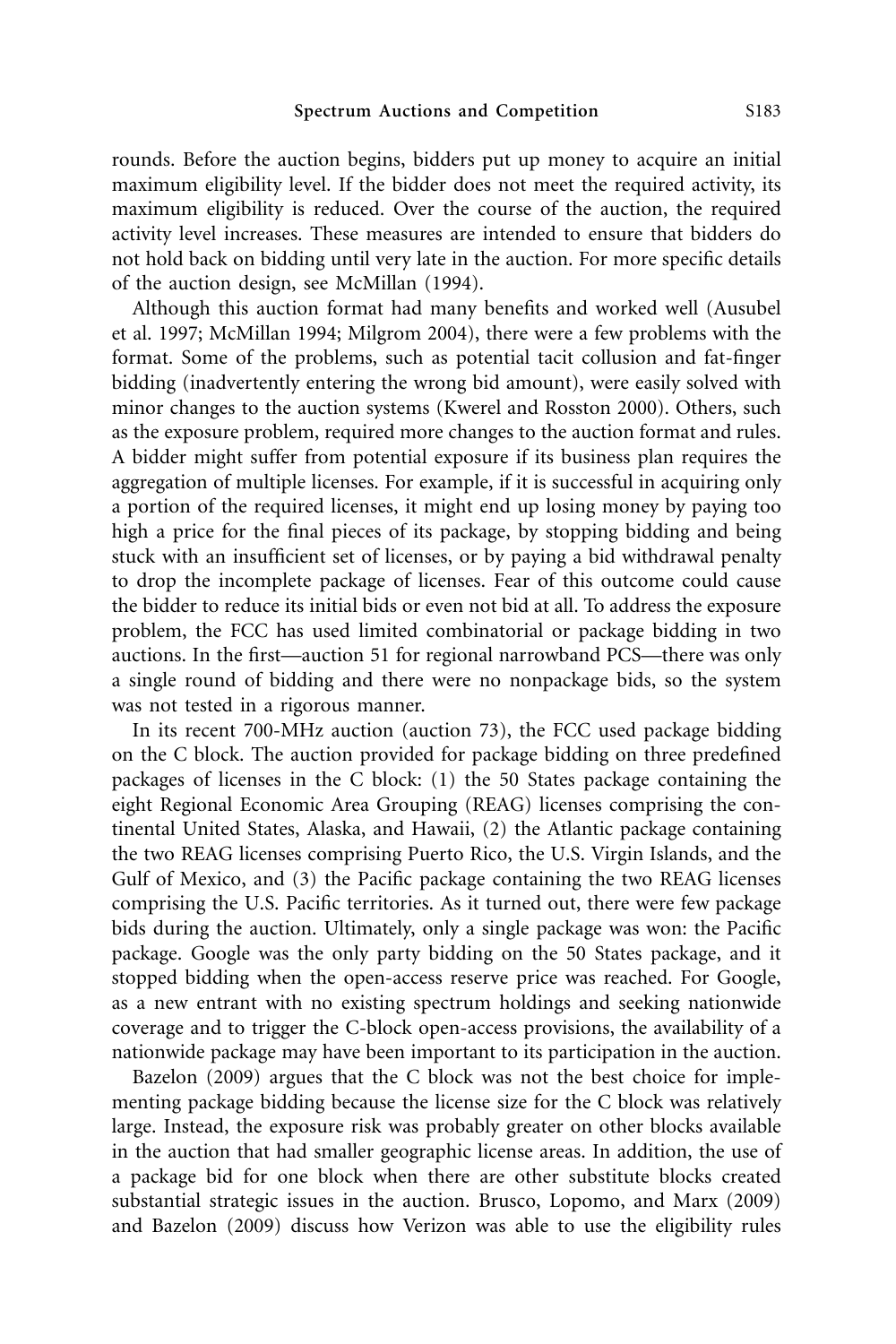strategically to pay a much lower price for the C block than if there had been a more efficient auction design. With a more efficient design, it is possible that auction participants other than Verizon would have acquired more licenses that is, they were willing to pay more for C-block licenses than Verizon paid. Yet since the auction eligibility rules prevented them from moving from the other blocks to the C block, they were unable to compete for the C-block spectrum. As a result, the C-block licenses sold for substantially less than comparable aggregations of spectrum in the other blocks.**<sup>11</sup>**

Many other countries have adopted auction formats similar to the FCC's standard SMR auction. For example, Canada has used the SMR format. One significant difference between large countries (for example, United States, Canada, and India) and smaller countries is that large countries typically are divided into many small license areas, whereas many other countries award nationwide licenses. Auctioning nationwide licenses can help reduce the geographic exposure problem and make running the auction more straightforward, but it makes it more difficult for a business with a plan to serve a small area to acquire spectrum.

Sweden adopted a novel format for its 2008 auction. It allowed bidders to withdraw bids from specific licenses without a bid withdrawal penalty, so long as they bid on another license. This withdrawal rule may make sense when all of the licenses in an auction are substitutes, as were most of the licenses in the Swedish auction. In that way, if the price of a specific license is out of line with substitutes, then bidders can bid on the substitute licenses. Ultimately, there should not be much difference in the license prices. However, when some of the licenses are not good substitutes, the lack of a withdrawal penalty can create strategic incentives. In the Swedish auctions, 12 of the licenses were very similar (they were all paired spectrum), two others were similar to the 12 but had guard band considerations, and one license was not similar. This dissimilar license was unpaired spectrum suitable for time division duplex (TDD) technology, whereas the others were paired spectrum suitable for frequency division duplex (FDD) technology. As a result, a bidder could bid on the 14 FDD licenses and not reveal its true demand for a TDD license until the end of the auction, without pushing up the price of the TDD license. If bidders have budget constraints and competitors want both a paired and an unpaired license, bidding on the paired licenses to drive up the price of the paired licenses before competing for the unpaired license (or vice versa) could be a reasonable strategy. But that might result in an inefficient allocation of licenses.

In the Canadian AWS auction in 2008, most of the auction was for AWS spectrum. However, in each geographic area, the government also included licenses for PCS and 1670-MHz spectrum. These licenses generally were not substitutable for the AWS licenses (nor were they complementary in the sense that they could not really be combined to provide a wider band service). As a result, at times bidders used them to park eligibility during the auction, because they

**<sup>11</sup>** The C block also had open-access provisions that may account for some of the price difference.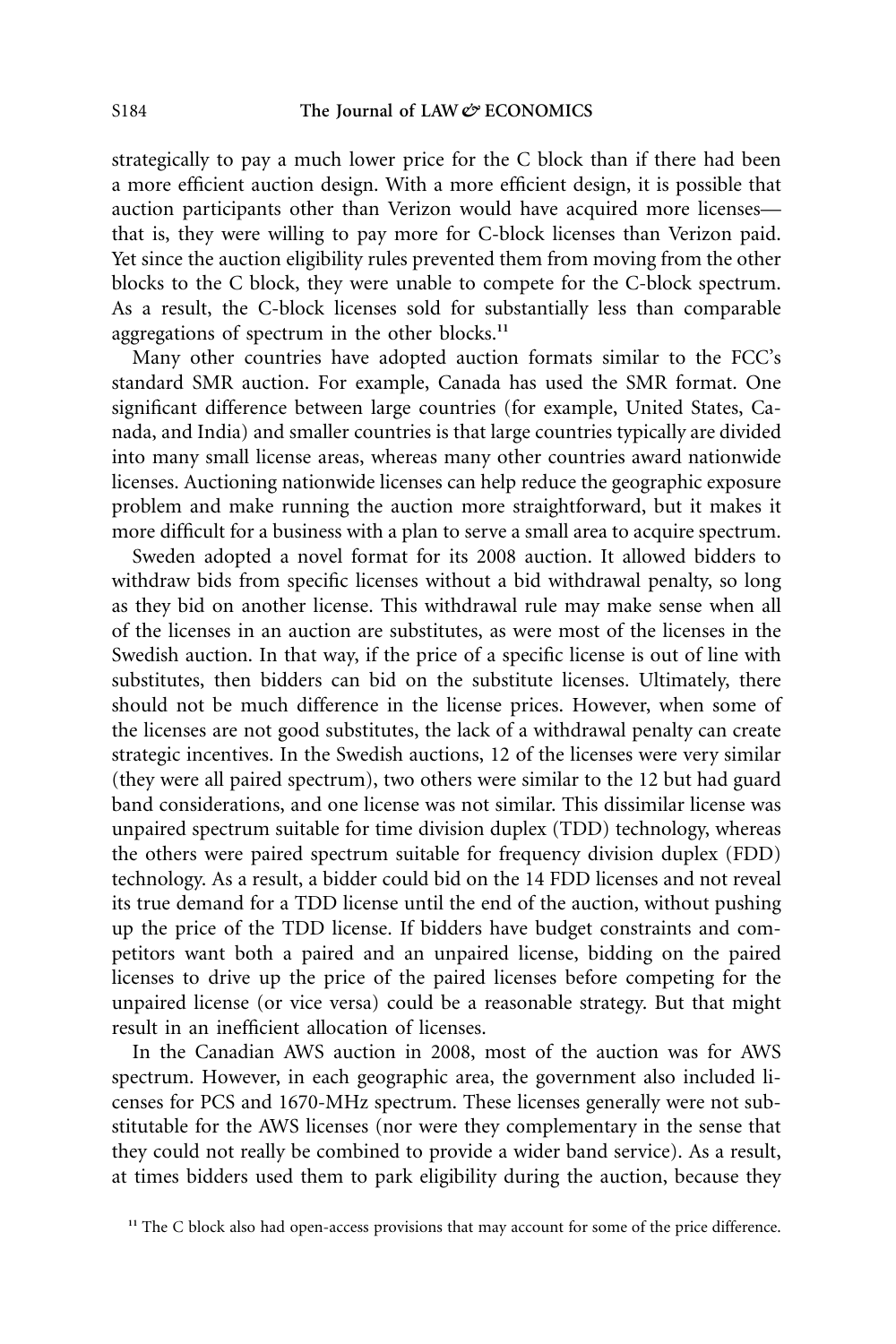were a relatively cheap place to maintain eligibility points. This ultimately caused the prices for those licenses to be higher than they would have been, and it possibly caused some to go unsold (for example, if a bidder was interested in buying a large number of those licenses to cover a large geographical area, he could be discouraged from doing so if he saw that some of the licenses got expensive for strategic reasons not related to the value of these licenses).

Beginning in 2008, the United Kingdom adopted the package clock auction for its spectrum auctions (Ausubel et al. 2006; Cramton 2009). This auction allows package bids but retains the simple price discovery of the SMR auction by starting with an initial clock stage where bidders express their demand for licenses as the auctioneer raises prices. The Netherlands, Denmark, and Austria also adopted the package clock auction design. A key innovation of the design is that it allows a technology-neutral auction, where the auction configures the spectrum band plan for either (or both) devices or technologies that require paired spectrum blocks (long-term evolution [LTE]) or those that do not (worldwide interoperability for microwave access [WiMAX]). Allowing different technologies to compete in the auction requires a package auction in which bidders bid on packages of lots. The design includes an innovative pricing rule and activity rule, both of which tend to reduce strategic bidding and improve price discovery. As with all package auctions, this design may favor bidders bidding on larger packages.

In general, the lessons from spectrum auctions are that it is beneficial to include in the same auction either substitutable licenses or nearly substitutable licenses and to auction complementary licenses in a way that makes it easier for bidders to resolve the exposure problem. Including nonrelated licenses (neither substitutes nor complements) in the same auction does not tend to increase efficiency and may create strategic incentives during the auction that ultimately end up reducing the efficiency of allocation of licenses.

# *5.6. Antitrust Enforcement and Regulation*

Antitrust enforcement is a key feature of competition policy. However, it generally is not a useful tool to prevent the creation of excessive spectrum concentration in auctions. To run an efficient auction, bids must be sincere. If after the close of an auction, a bidder could not acquire a license because of antitrust enforcement, that could impair the efficiency of the auction process. For example, if an incumbent was able to rescind its bid because of antitrust enforcement, it would have an incentive to hold up the auction process by winning and expecting either to be granted a license or to be denied a license and not be forced to pay its bid. In the second circumstance, it would be able to delay competition and/or raise the costs of its rivals. If the firm were required to pay its bid and then to spin off its new holding (or to pay a bid withdrawal penalty and have the government reauction the license), it still might find it worthwhile to delay competition while it challenged the antitrust authorities.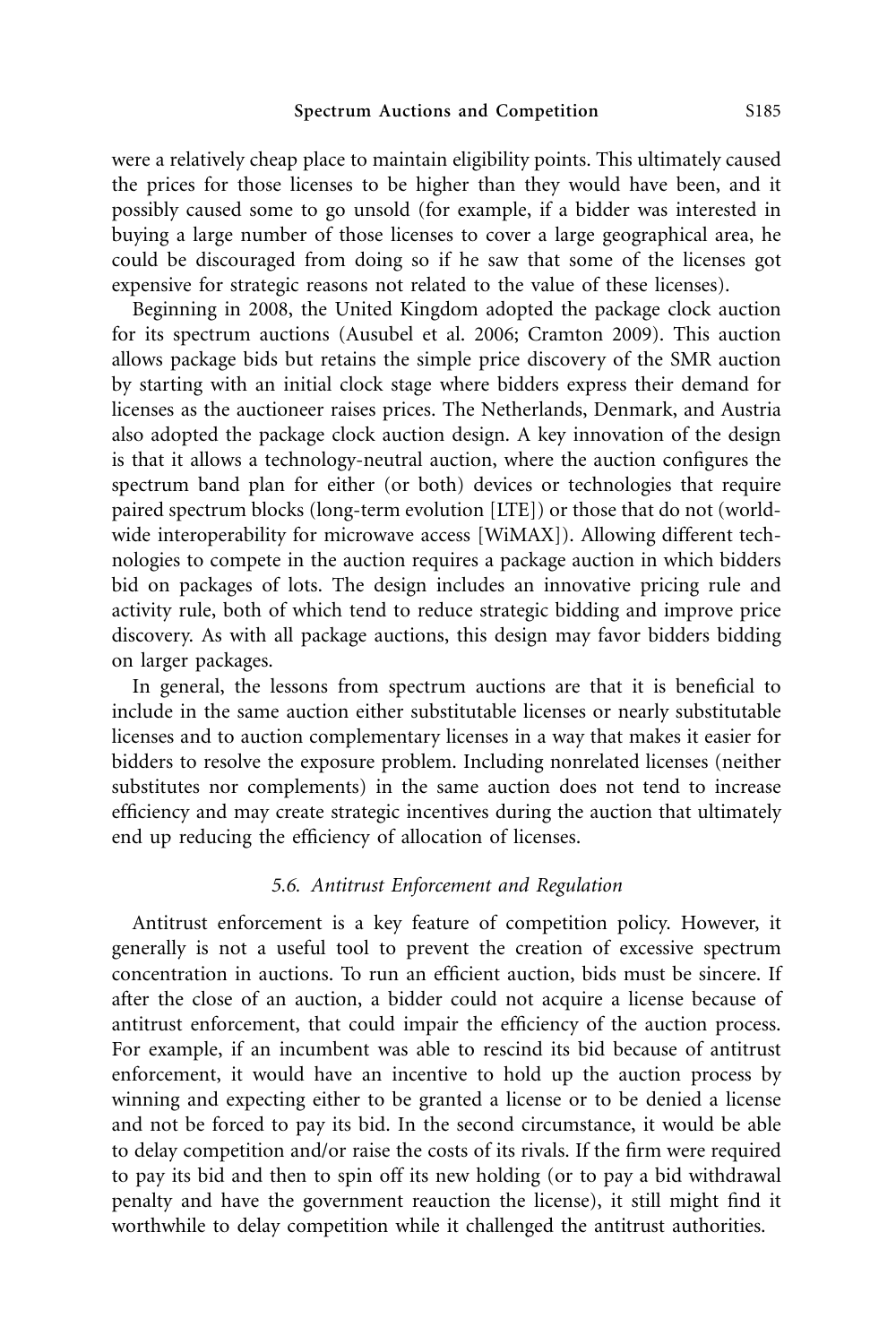There are at least three important roles for antitrust: in ex ante auction rules, as discussed above with regard to spectrum caps; in the auctions, to prevent collusion among bidders; and in the marketplace, for wireless services.

Ex ante auction rules generally come from the regulatory agency rather than from the antitrust authority. However, there are times where the antitrust authority works with the regulator to ensure a competitive auction, which is an appropriate and effective role. Preventing collusion between bidders during an auction is extremely important to efficiency and revenue and to the overall integrity of the spectrum auction process. Antitrust authorities may face difficult decisions about allowing or preventing preauction agreements between potential competitors.

Most antitrust scrutiny will come after the conclusion of the license assignment process (whether by auction or some other method). For example, there have been a large number of wireless mergers. Generally, the mergers are of two types: geographic extension mergers and within-area consolidation mergers. Usually the geographic extension mergers cause no competitive concern because they replace one provider with another and do not remove any competitors. Consolidation mergers usually generate more antitrust scrutiny. There can be efficiency justification for such mergers: the additional spectrum controlled by a single company can increase its technological flexibility. At the same time, there can also be an excessive concentration of market power with regard to spectrum or wireless services that causes a concern. Usually such concerns can be solved with targeted divestitures.

There is also a role for the regulation of the interconnection of wireless services to promote efficient competition. Competitors need to work together to provide network service, and as such they may not agree on efficient levels of intercarrier compensation. For example, few people would have adopted wireless service in the United States had they not been able to connect to traditional wire-line telephones. Initially, many of the wire-line companies and their state regulators viewed wireless as a service for the rich, and they used it to provide income for the traditional landline companies. Calls from wireless phones to landline phones were typically charged 3 cents per minute for termination on the landline network. However, calls to wireless callers did not receive symmetric treatment; in fact, the wireless provider often had to pay the landline provider the same 3 cents per minute even though the call was going the other direction and even though the wireless provider was incurring the cost of terminating the call. The FCC's implementation of the 1996 Telecommunications Act interpreted reciprocal termination as symmetric termination rates. This simple regulatory intervention nearly immediately reduced termination rates overall to less than a penny a minute and even less over time. As a result, wireless companies offer plans with free nights and weekends that would have been cost prohibitive without the change in termination rates.

Ensuring that bidders in auctions know that they will have the ability to interconnect with incumbent providers at reasonable and symmetric rates makes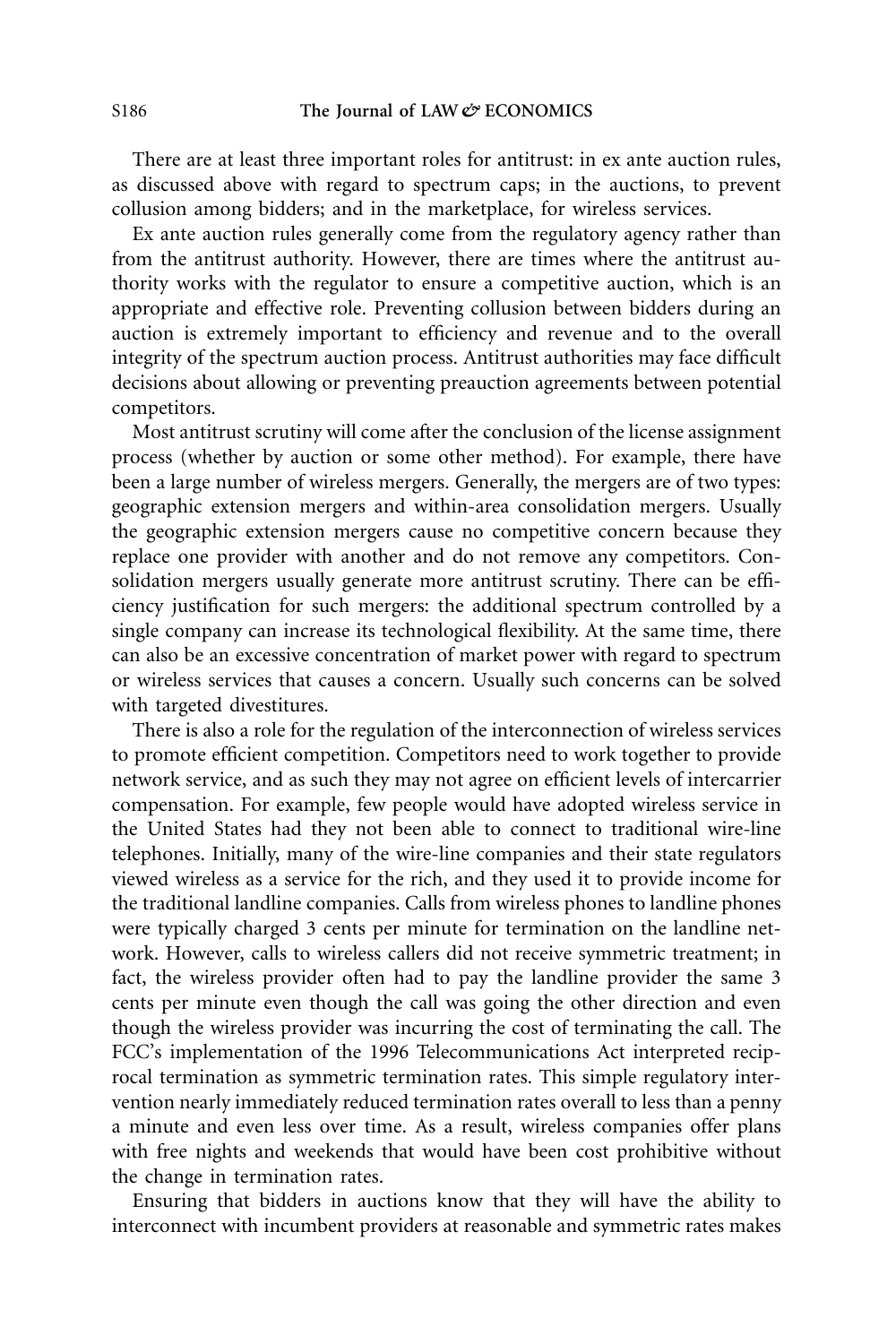it more likely that a new entrant can build a viable business and thus more likely that a potential new entrant would attempt to enter. This, in turn, will increase competition in the auction for licenses.

# **6. Conclusion**

Well-designed spectrum auctions can play an important role in fostering a competitive wireless industry. Of even greater importance is the quantity of spectrum made available for wireless services. Spectrum is an essential input. The more spectrum allocated to wireless services, the more competition can be sustained. Other regulatory policies, including rules for interconnection, number portability, tower sharing, and roaming, also affect the competitiveness of the market for wireless services.

Spectrum auctions provide a fast and effective means of assigning spectrum to wireless operators. We believe that the primary objective of these auctions should be efficiency—putting the spectrum in the hands of those best able to use it—not raising revenue. Efficient auctions raise substantial revenues, and focusing more on revenues likely distorts the outcome away from social welfare maximization.

We have discussed a number of instruments that can be used by the regulator to enhance competition, both in the auction and in the market for wireless services. These include spectrum caps, bidding credits, and set asides. Experience with these instruments has been mixed. In some cases they worked well in promoting social welfare, such as the initial spectrum cap in the U.S. broadband market. In other cases, such as the programs to benefit small businesses in the U.S. C-block PCS auction, the result was lengthy delay in the use of the spectrum because of subsequent bankruptcy and litigation. Our conclusion is that these instruments must be used with care. The phrase attributed to the Hippocratic Oath very much applies: first, do no harm.

#### **References**

- Ausubel, Lawrence, Peter Cramton, R. Preston McAfee, and John McMillan. 1997. Synergies in Wireless Telephony: Evidence from the Broadband PCS Auctions. *Journal of Economics and Management Strategy* 6:497–527.
	- Ausubel, Lawrence, Peter Cramton, and Paul Milgrom. 2006. The Clock-Proxy Auction: A Practical Combinatorial Auction Design. Pp. 115–38 in *Combinatorial Auctions,* edited by Peter Cramton, Yoav Shoham, and Richard Steinberg. Cambridge, Mass.: MIT Press.
- Ayres, Ian, and Peter Cramton. 1996. Deficit Reduction through Diversity: How Affirmative Action at the FCC Increased Auction Competition. *Stanford Law Review* 48: 761–815.
- Bazelon, Coleman. 2009. Too Many Goals: Problems with the 700 MHz Auction. *Information, Economics, and Policy* 21:115–27.
- Borenstein, Severin. 1988. On the Efficiency of Competitive Markets for Operating Licenses. *Quarterly Journal of Economics* 103:357–85.